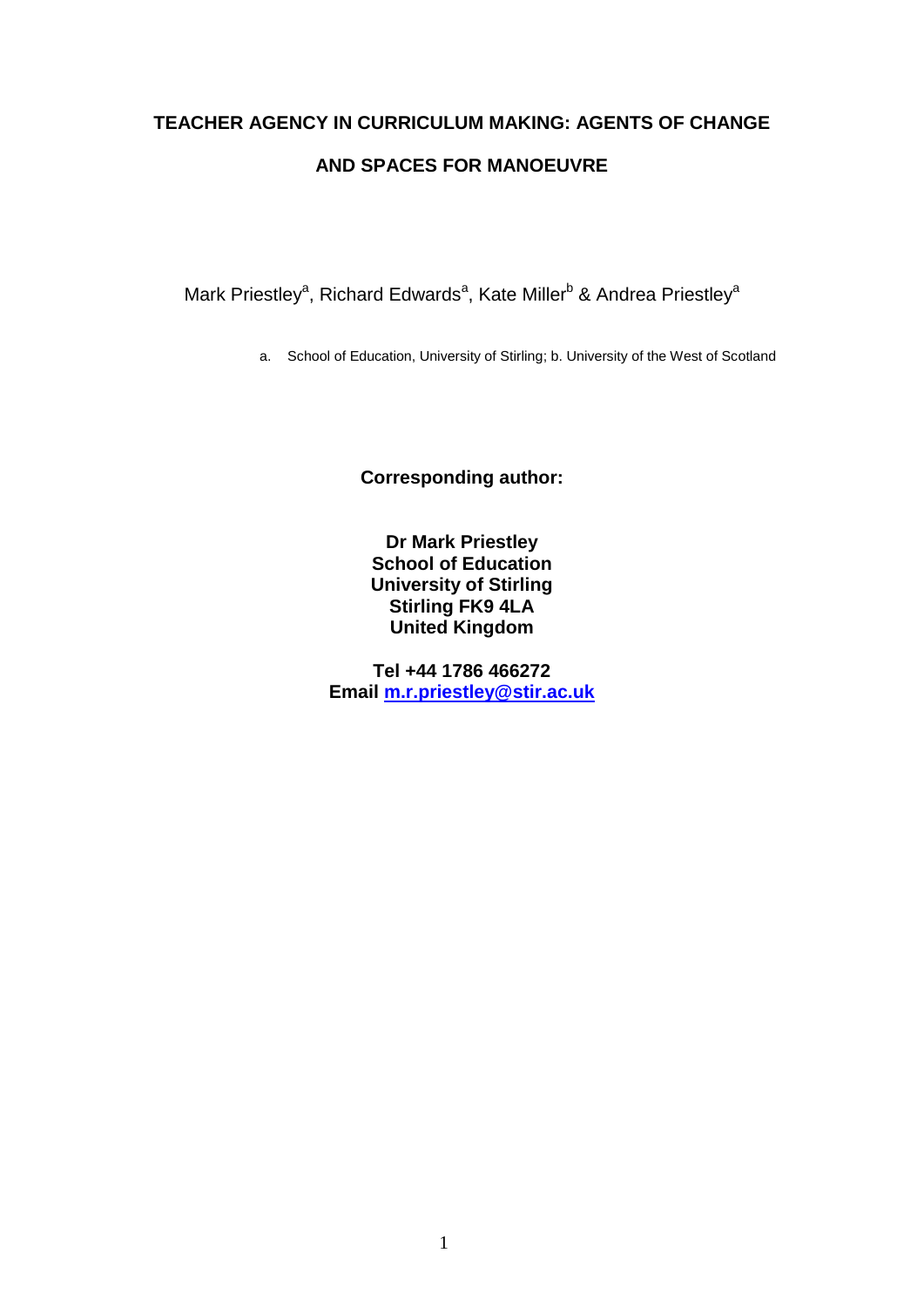# **TEACHER AGENCY IN CURRICULUM MAKING: AGENTS OF CHANGE AND SPACES FOR MANOEUVRE**

### **Abstract**

In the wake of new forms of curricular policy in many parts of the world, teachers are increasingly required to act as agents of change. And yet, teacher agency is under-theorised and often misconstrued in the educational change literature, wherein agency and change are seen as synonymous and positive. This paper addresses the issue of teacher agency in the context of an empirical study of curriculum making in schooling. Drawing upon the existing literature, we outline an ecological view of agency as an effect. These insights frame the analysis of a set of empirical data, derived from a research project about curriculum-making in a school and further education college in Scotland. Based upon the evidence, we argue that the extent to which teachers are able to achieve agency varies from context to context based upon certain environmental conditions of possibility and constraint, and that an important factor in this lies in the beliefs, values and attributes that teachers mobilise in relation to particular situations.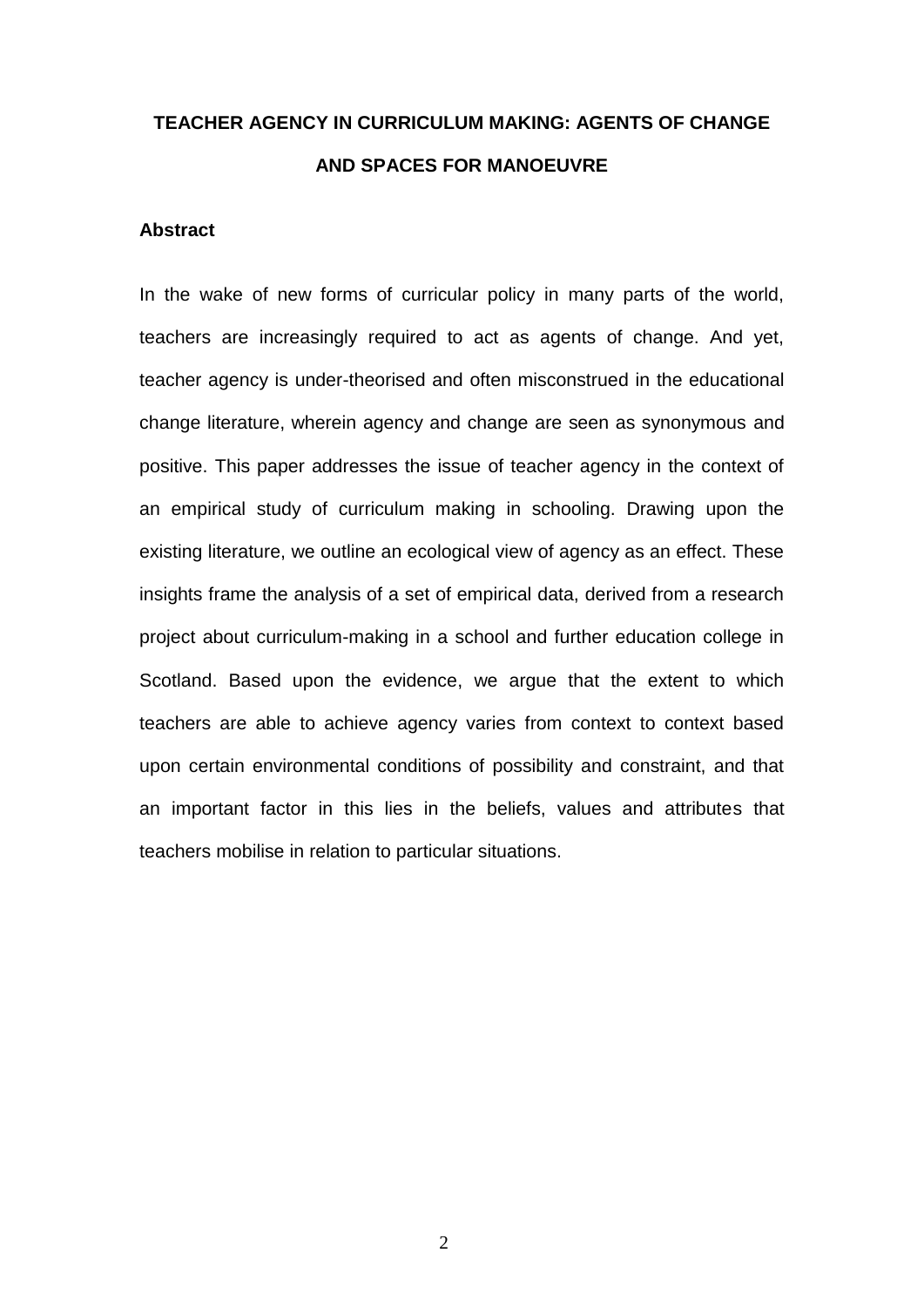# **TEACHER AGENCY IN CURRICULUM MAKING: AGENTS OF CHANGE AND SPACES FOR MANOEUVRE**

### **Background**

Change is a ubiquitous fact of life in today's schools (Storey, 2007), and yet educational change remains a deeply problematic area for policy makers and practitioners. Decades of educational policy have sought to impose change on schools. The last twenty years in particular have been characterised by what Levin (1998) has described as an epidemic of change. In Scotland, this evidenced by the introduction of 5-14 curriculum in 1992 and Curriculum for Excellence in 2004. The results of much of this have been felt in schools across the Anglophone world, as research suggests that work has intensified, paperwork and bureaucracy have increased, and teachers have felt increasingly disempowered and professionally marginalised (Ball, 2008). Despite this flurry of reform activity however, the fundamentals of schooling – what Tyack and Cuban (1995) have termed the grammar of schooling – appear to many writers to remain relatively unchanged (for example, Cuban, 1988, 1998; Sarason, 1990; Spillane, 1999; Tyack & Cuban, 1995). Much recent curricular policy across the Anglophone world has sought to address this perceived fundamental issue of innovation without change, drawing, for instance, upon theories of transformational change (for example, Senge & Scharmer, 2006). Intrinsic to such policy is a renewed vision of teachers as developers of curriculum at a school level, as agents of change (Fullan, 2003). For example, Scotland's Curriculum for Excellence,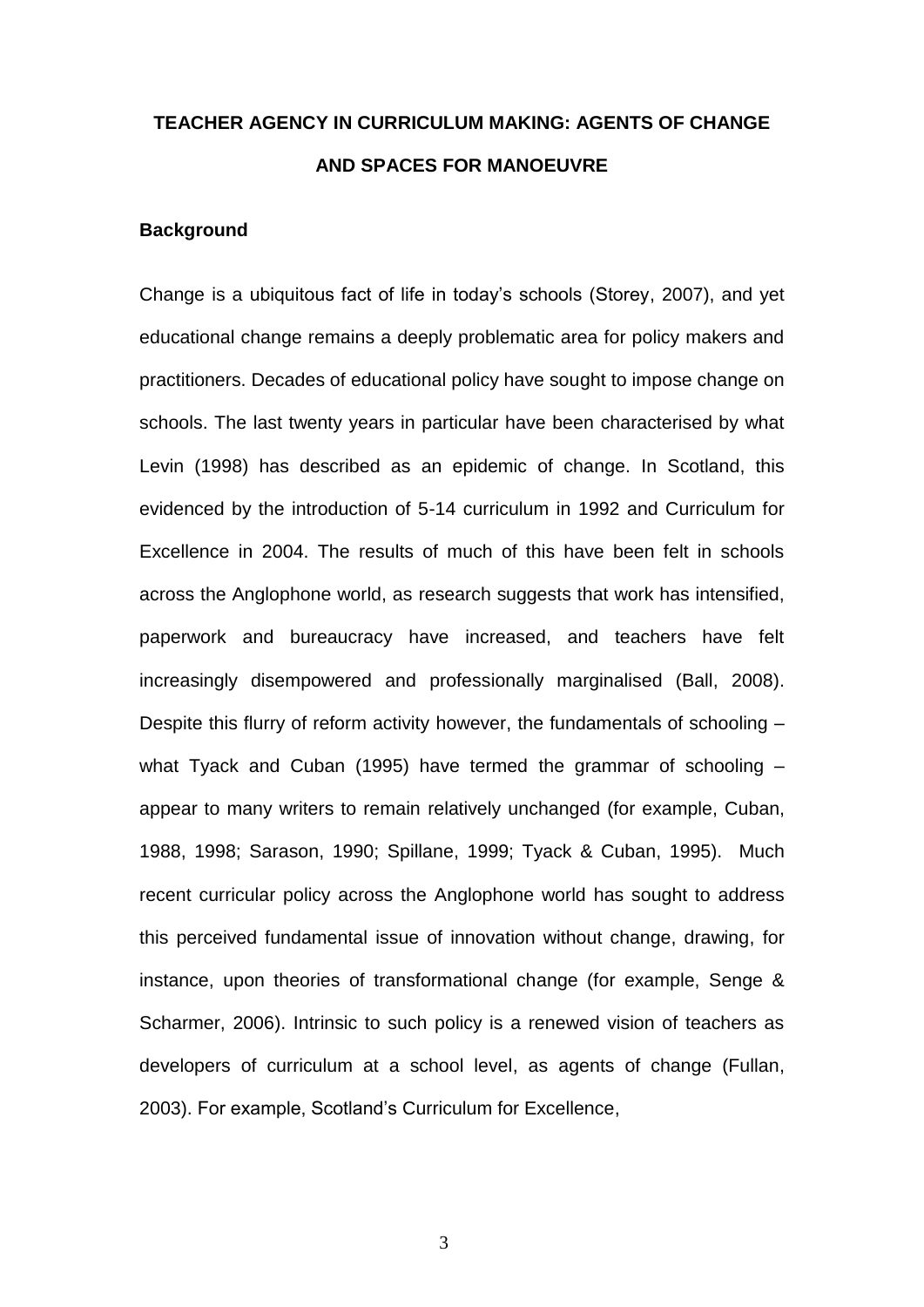aims to engage teachers in thinking from first principles about their educational aims and values and their classroom practice. The process is based upon evidence of how change can be brought about successfully - through a climate in which reflective practitioners share and develop ideas. (Scottish Executive, 2006)

This renewed emphasis is problematic in its own right. First, such policy can tend to construe agency as solely a positive capacity – as a factor in the 'successful' implementation of policy – whereas one might legitimately take the view that agency could equally well be exercised for 'non-beneficial' purposes (Priestley, 2011). Thus, there are legitimate questions of the sorts of agency achieved by teachers, and attendant dangers of seeing agency in narrow and solely positive ways (Leander & Osborne, 2008). Second, we should pose the question of to what extent teachers can achieve agency. There is arguably a low capacity for agency in terms of curriculum development within modern educational systems. This could be seen as the result of such systems having been subject for at least two decades to the combined influence of prescriptive national curricula and the use of outcomes steering, both backed by rigorous inspection regimes and the quantitative use of attainment data. Indeed, it might be argued that the latter, outcomes-driven methods have done more to erode teacher agency (Biesta, 2004) than has any recourse to prescriptive inputs. Notwithstanding such debates, these strategies, while having different roots, and employing different methods, represent a systematic effort to extend central control over schooling to the detriment of school-based curriculum development and its underpinning theory (for example, Stenhouse, 1975; Clandinin & Connelly, 1992; Kelly,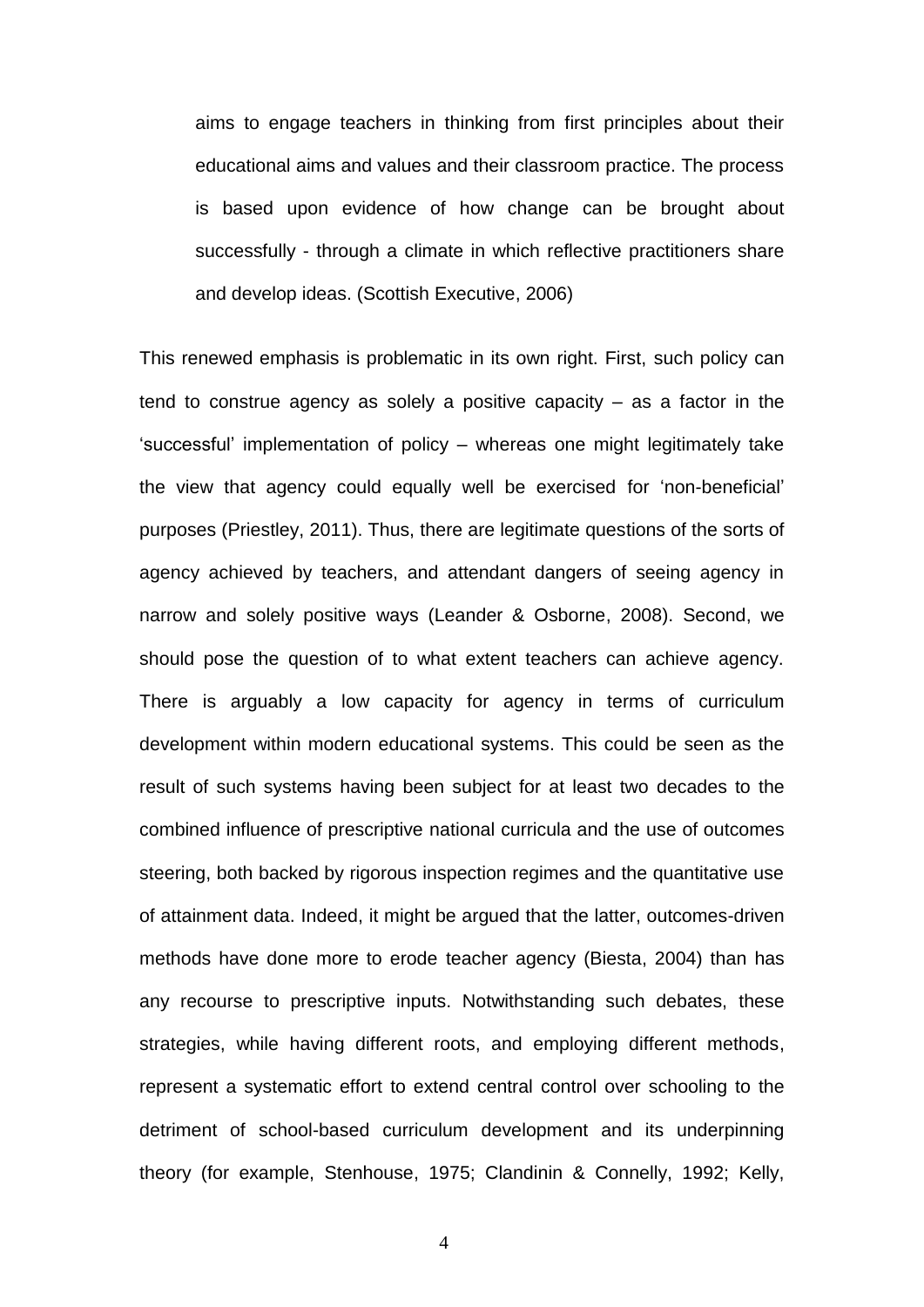1999). A third problem lies in our understanding of teacher agency – in other words, agency that is theorised specifically in respect of the activities of teachers in schools. There has been little explicit research or theory development in this area (Vongalis-Macrow, 2007), and existing change models both underplay and misconstrue the role of teacher agency in educational innovation (Leander & Osborne, 2008). Teacher agency is often conceived as a slogan to support school-based reform, despite attempts by researchers to locate it in relation to wider theoretical discussions of agency (for example, Pignatelli, 1993).

Further, recent literature casts doubt on the premise of innovation without change. We utilise the term *innovation* here to denote policy that promotes change and the term *change* to denote the changes in social practices that may occur as a result of engagement with the innovation. For example, Elmore (2004) suggests that change does occur in schools, but that innovation is often mediated to fit with prior practice. Research carried out by Osborn *et al*. (1997) suggests that this 'negative' agency can take a number of forms, including resistance, conspiratorial mediation and creative mediation. This may occur even where policy is prescriptive, as was the case with England's 1988 introduction of a National Curriculum. Alternatively, policy intentions may be confused by the pressures exerted by competing policy agendas (Reeves, 2008), leading often to unintended consequences (i.e. change, but not that intended by the architects of policy).

There are various aspects of the dynamics of change as they relate to teacher agency, therefore, that require more theorising. These include the institutional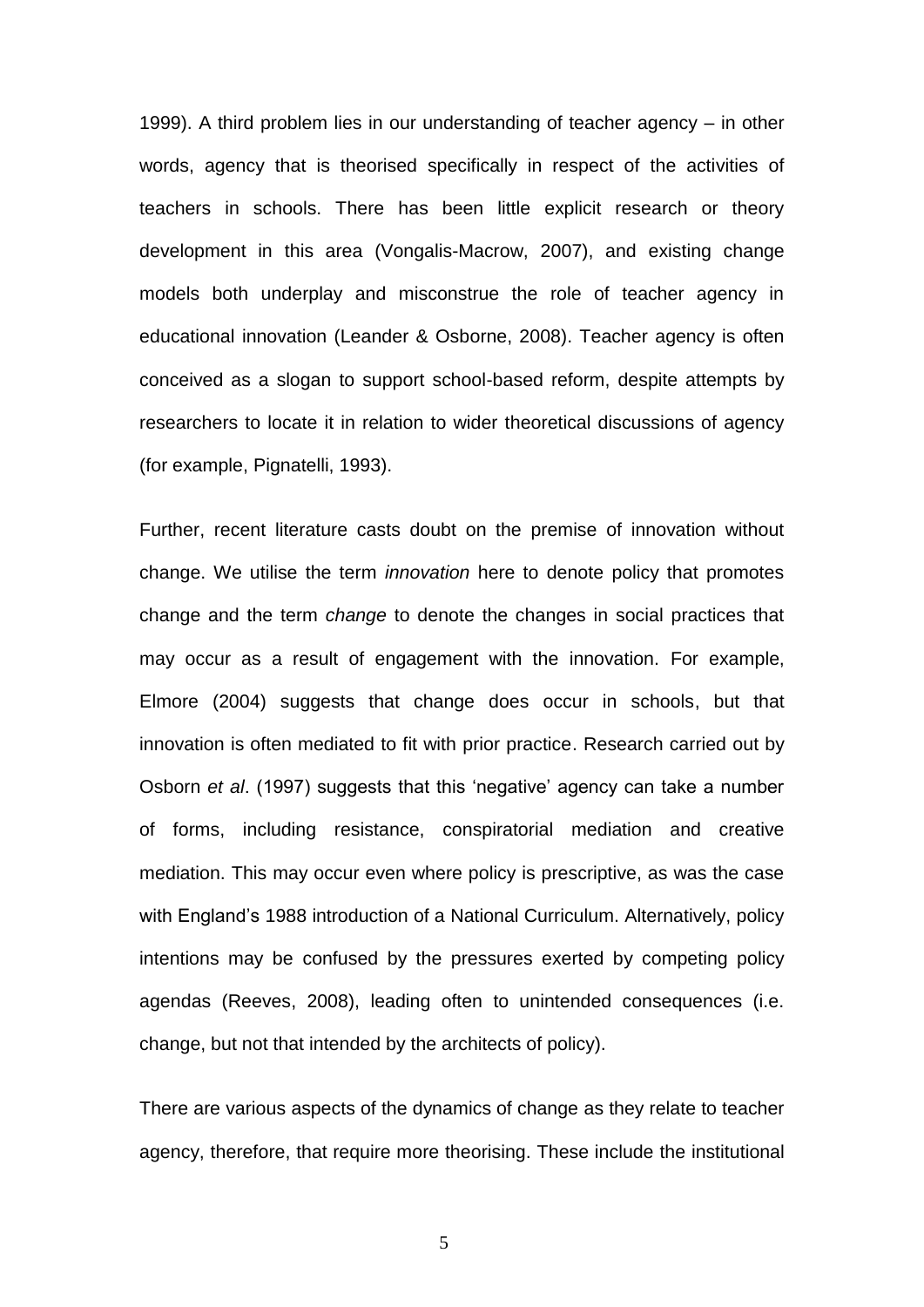logics (Young, 1998) of the ecologies or contexts within which teachers work, including the strong influence of the subject department in secondary schools (MacGregor, 2004), as well as teacher biographies (Goodson, 2003), belief systems (Wallace & Kang, 2004), and subjectivity and identity (Siskin, 1994; Goodson & Marsh, 1996). A significant issue lies in the ways in which teachers position themselves politically in relation to change policy, to colleagues and students, and to the wider community (Leander & Osborne, 2008). According to Supovitz (2008), the one constant in this messy and unpredictable process is the ability of teachers to mediate policy through a process of iterative refraction. In other words, policy mutates as it migrates from one setting to the next. The form and direction that this iterative refraction takes is influenced by the exercise of reflexive human agency, achieved to varying degrees within the enabling and constraining framework provided by material and social structures and human culture (Archer, 1988, 2000a).

All of the above suggests that a more sophisticated theorising of teacher agency is necessary in order to understand the dynamic processes through which change and continuity occur in educational settings. In this paper, we apply insights from social theory relating to agency to the data that emerged from ethnographic research during 2007-8 in a school and further education college in a large Scottish town. Other findings from the project have been reported elsewhere (Edwards *et al.,* 2009; Miller *et al.,* 2010). The project investigated the very different ways in which teachers in three subject areas within the two institutions enacted the prescribed curriculum. This is in theory a common set of prescriptions of learning outcomes to be achieved for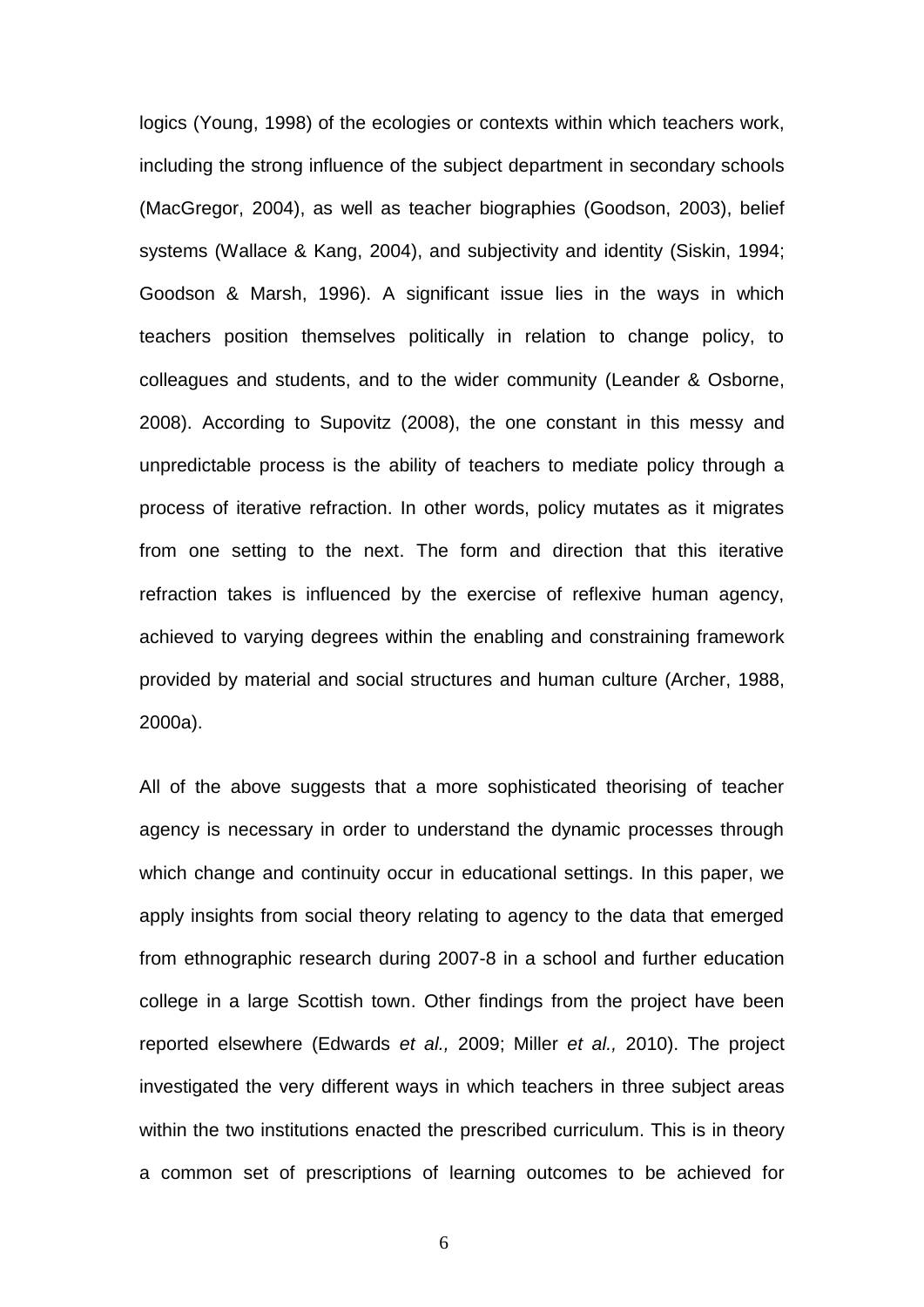specific subjects, outlined in specifications published by the Scottish Qualifications Authority (SQA). Schools and colleges both draw upon SQA 'Unit Descriptors' in developing their curricula. The data relate to the ways in which teachers translated the prescribed curriculum into an enacted practice (Bloomer, 1997), and are based upon observations and interviews.

Thus, while the contexts did not always involve changes to policy and practice, they relate directly to how teachers make sense of externally initiated policy, and the multifarious factors that influence this process. This analysis, therefore, allows us to make a number of inferences about teachers' capacity to act as agents of innovation and change. The differing approaches to enactment allow us to investigate teacher agency both as a response to or a reaction against educational policy, as shaped by the material and social conditions within which teachers and lecturers worked. For the purposes of this paper, we focus on two cases studies from the participating secondary school, as these provide illustrative patterns and trends that have allowed us to begin to theorise teacher agency. They have been selected for their illuminatory capacity rather than being taken to be representative of the wider group studied or of all teachers. Both cases included teachers who were relatively new into the teaching profession, but were mature entrants with considerable industrial work experience behind them. They had experienced different workplace cultures and were not yet significantly embedded within the existing cultural ecology of the school. This choice of cases has been influenced by an observed tendency, emerging from across the project data, that teachers with prior work experience outside of teaching, were able to bring this experience to bear in particular ways that were beneficial to their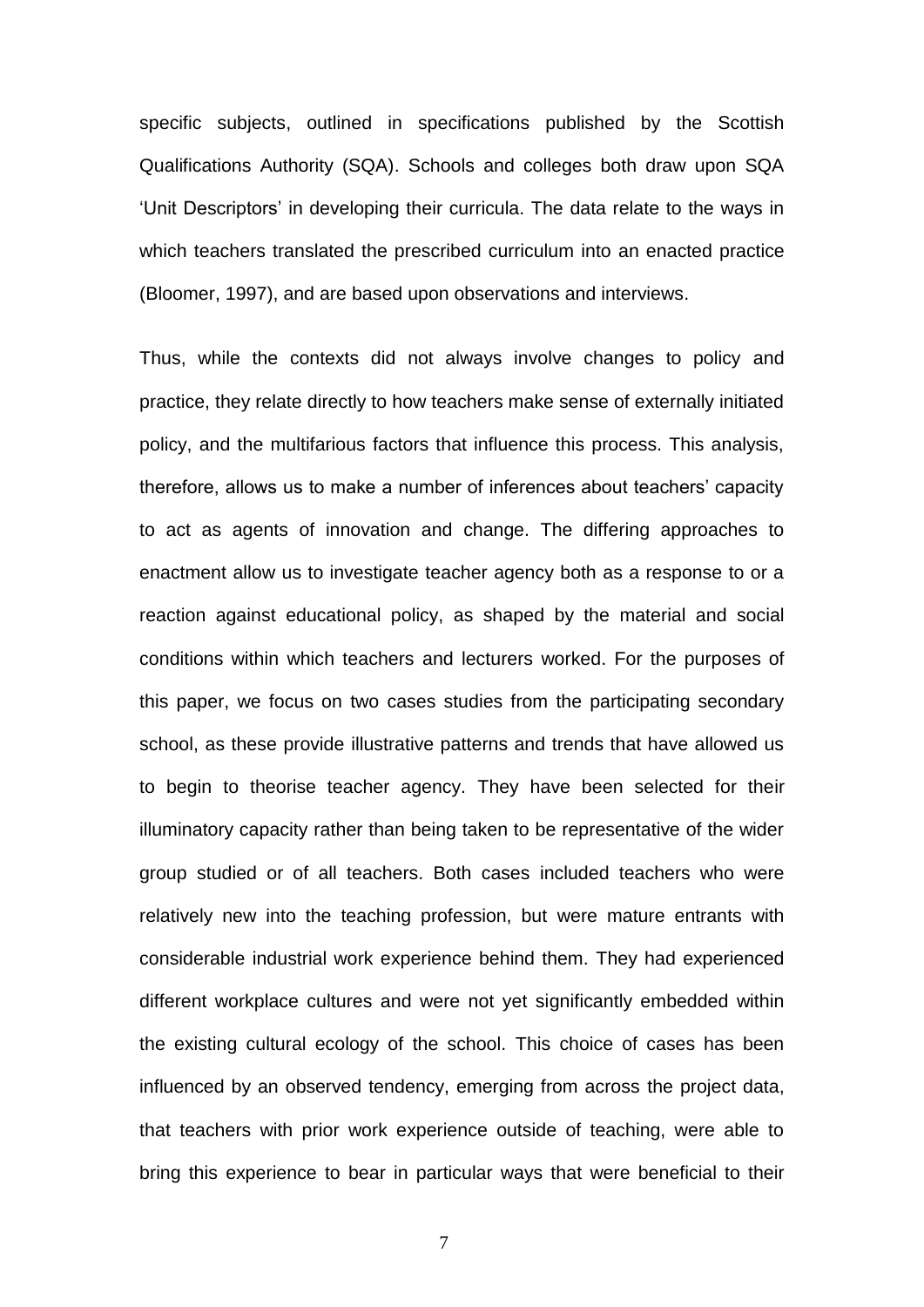teaching and to the learning of the students, in part, because of the contrasting experiences upon which they could draw.

#### **Agency**

Before undertaking our analysis, we provide an overview of some of the existing theory relating to agency. Inevitably, such a review is selective, as human agency is both a much debated concept with diverse theoretical framings informing it. While agency *per se* has been extensively theorised, Fuchs (2001) suggests that there has been a tendency in social research to either focus on an over-socialised, macro view of agency – thus ignoring the local and specific – or to concentrate on overly individualised notions of agency. In recent years, systematic attempts have been made to find a middle ground on this position, or indeed to reframe the debate altogether. These include Bourdieu's (1977) notion of habitus, Giddens's (1984) theory of structuration, Archer's (1995) seminal realist social theory and relational theories of agency inspired by, for example, the work of Foucault (for example, Pignatelly, 1993; Rose, 1999) and Actor-Network Theory (for example, Dépelteau, 2008; Fenwick & Edwards, 2010). It is fair to say that the structure/agency debate is far from settled and indeed may be irresolvable.

In simple terms agency can be described as the capacity of actors to 'critically shape their responses to problematic situations' (Biesta & Tedder, 2006, p. 11), or the 'capacity for autonomous action … [independent] of the determining constraints of social structure' (Calhoun, cited in Biesta & Tedder, 2006, p. 5). According to Archer (2000a), agency has been seen as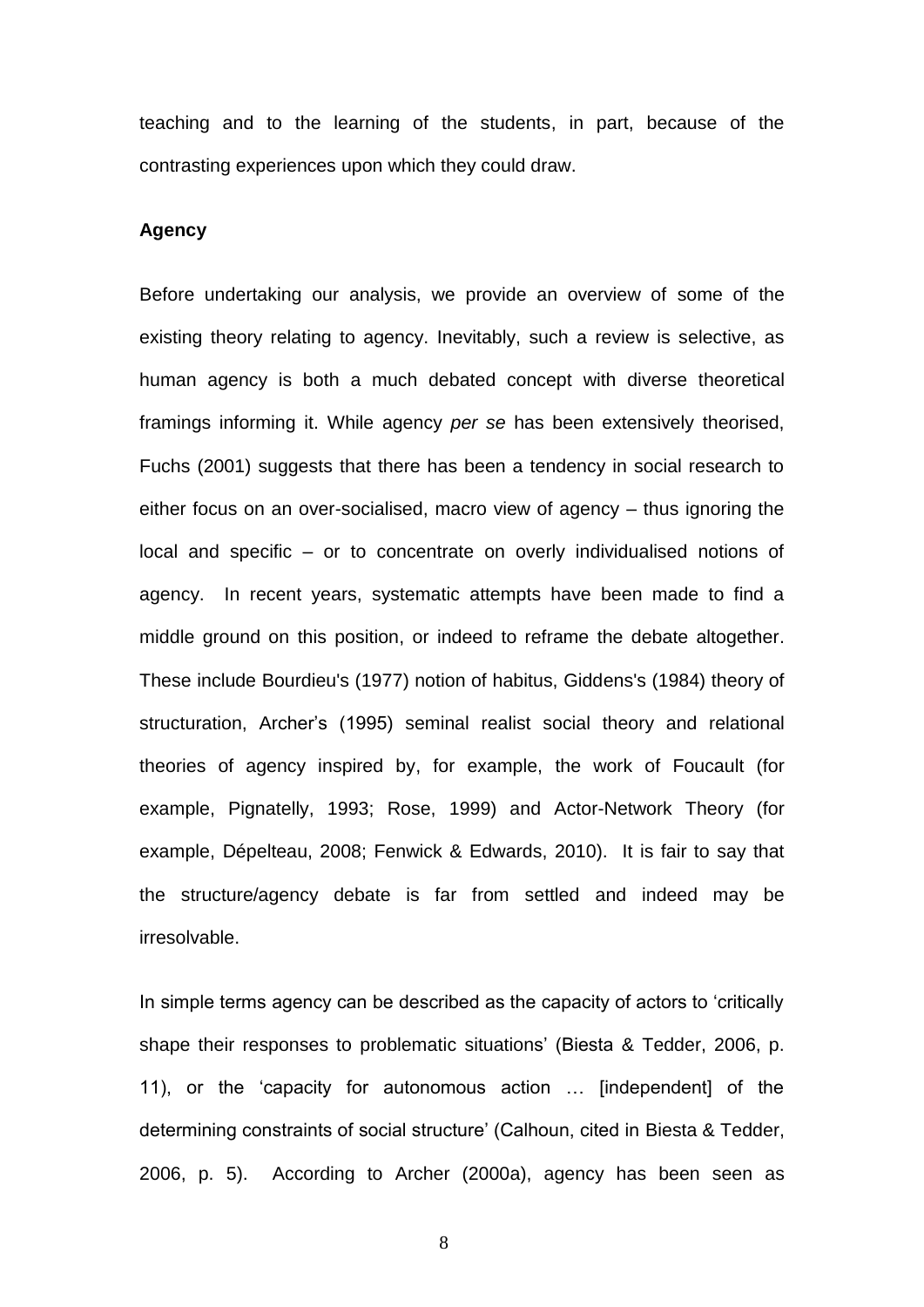autonomy and causal efficacy. Such statements may be taken to suggest an overly individualistic view of agency, rooted in psychological views of human capacity, and indeed many writers have taken such a view. This perspective has come under sustained criticism from thinkers as diverse as Usher and Edwards (1994) and Archer (1998; 2000a) for under-emphasising the influence of societal structures and human culture and discourses on agency. Such a view sees humans as 'self-motivated, self-directing, rational subject(s), capable of exercising individual agency' (Usher & Edwards, 1994, p. 2). In Archer's view, this is an 'undersocialised view of man [sic]' (Archer 1998, p. 11), where people operate relatively unimpeded by social constraints, and society is epiphenomenal to the individual or group. Here agency is often conflated with the concept of autonomy as a form of freedom from constraints.

An alternative view of agency is grounded in the influence of society over the individual, seeking to supplant agency with structure. For example, according to Popkewitz, 'many of the wants, values and priorities of decision making are determined by the structural and historical conditions of our institutions' (cited by Paechter 1995, p. 47). This variety of world view has also come under attack, by those who see it as a form of social determinism. For instance, Archer has criticised what she sees as an oversocialised view of someone who is 'shaped and moulded by his social context' (Archer, 2000b, p. 11), an individual who is little more than an epiphenomenon of society. It is also a criticism that lies at the heart of the various studies of the relationships between power, knowledge and subjectivity in the works of Foucault (1980).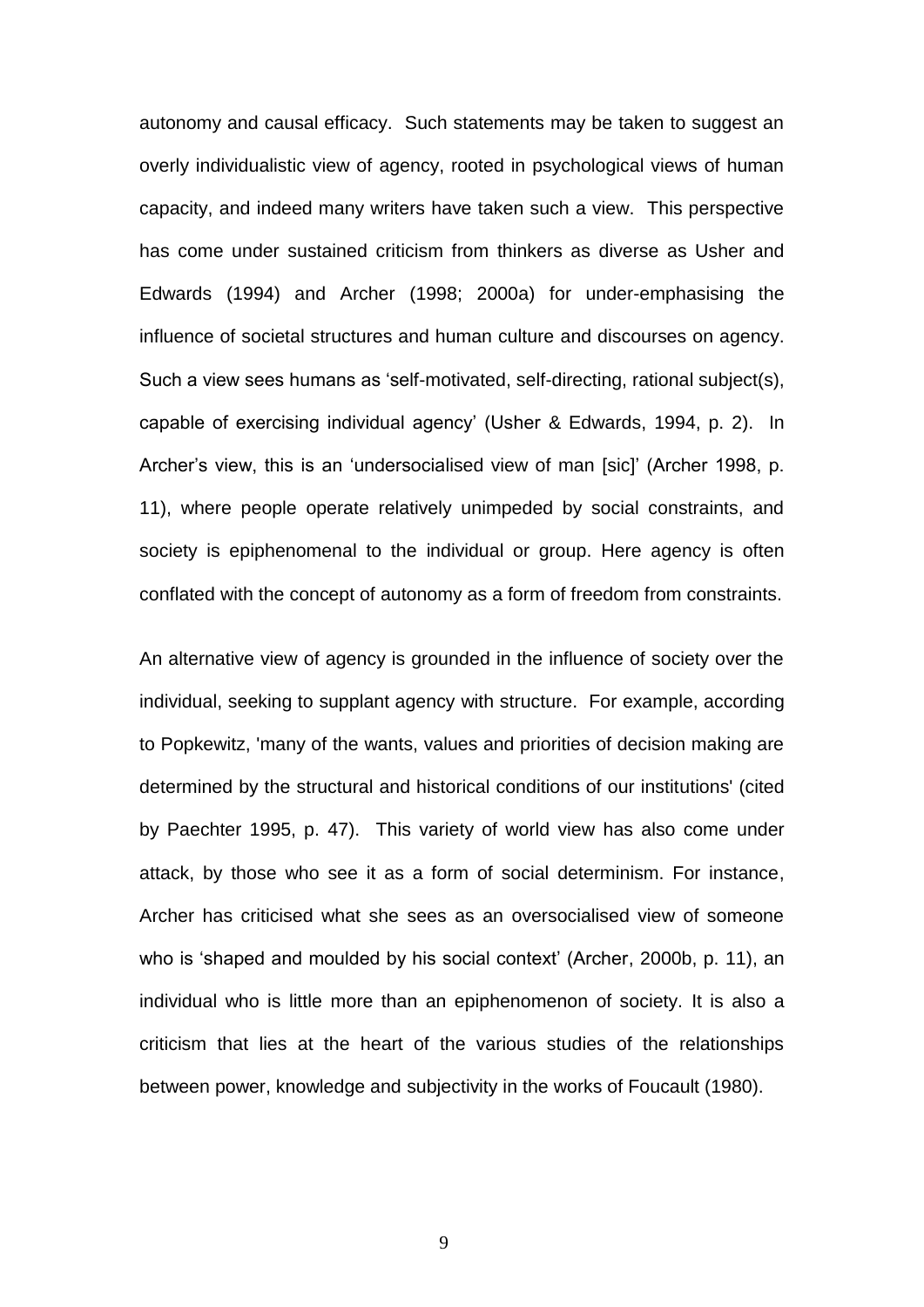In response to this sort of debate, Archer (1988, 1995, 2000a) posits a centrist notion of agency, which seeks to reframe the structure/agency dichotomy. She also provides a methodology for analysis – analytical dualism – which provides a solution to a major criticism of earlier centrist approaches (notably structuration theory). Archer refers to structuration as central conflation, where there is no easily discernible distinction between conditions and actions, and where, in Bhaskar's (1998) view, a false dialectic between the individual and society is established. Archer raises a number of objections to this approach. For example, she states that the duality of structure and agency in structuration theory 'effectively precludes a specification of when there will be more voluntarism and more determinism' (Archer, 1988, p. 86). It assumes that all actors enjoy an equal measure of transformative freedom. In contradistinction to this, Archer believes that social acts are not equally fettered by the system, and, in turn, that they do not each have the same degree of effect on the cultural and structural systems. Although she cautions that it is not always possible to specify the causal mechanisms that lead to variations in agency, particularly in complex social organisations such as schools, she suggests that analytical dualism allows us to at least attempt such analysis. Central conflation does not because it denies autonomy to each level. In Archer's view, structuration assumes that the cultural and structural systems have no objective existence, substituting a form of idealism where discourses are contingent on being sustained by social actors through a process of instantiation, and where socio-cultural interaction cannot be analysed independently of cultural and structural systems.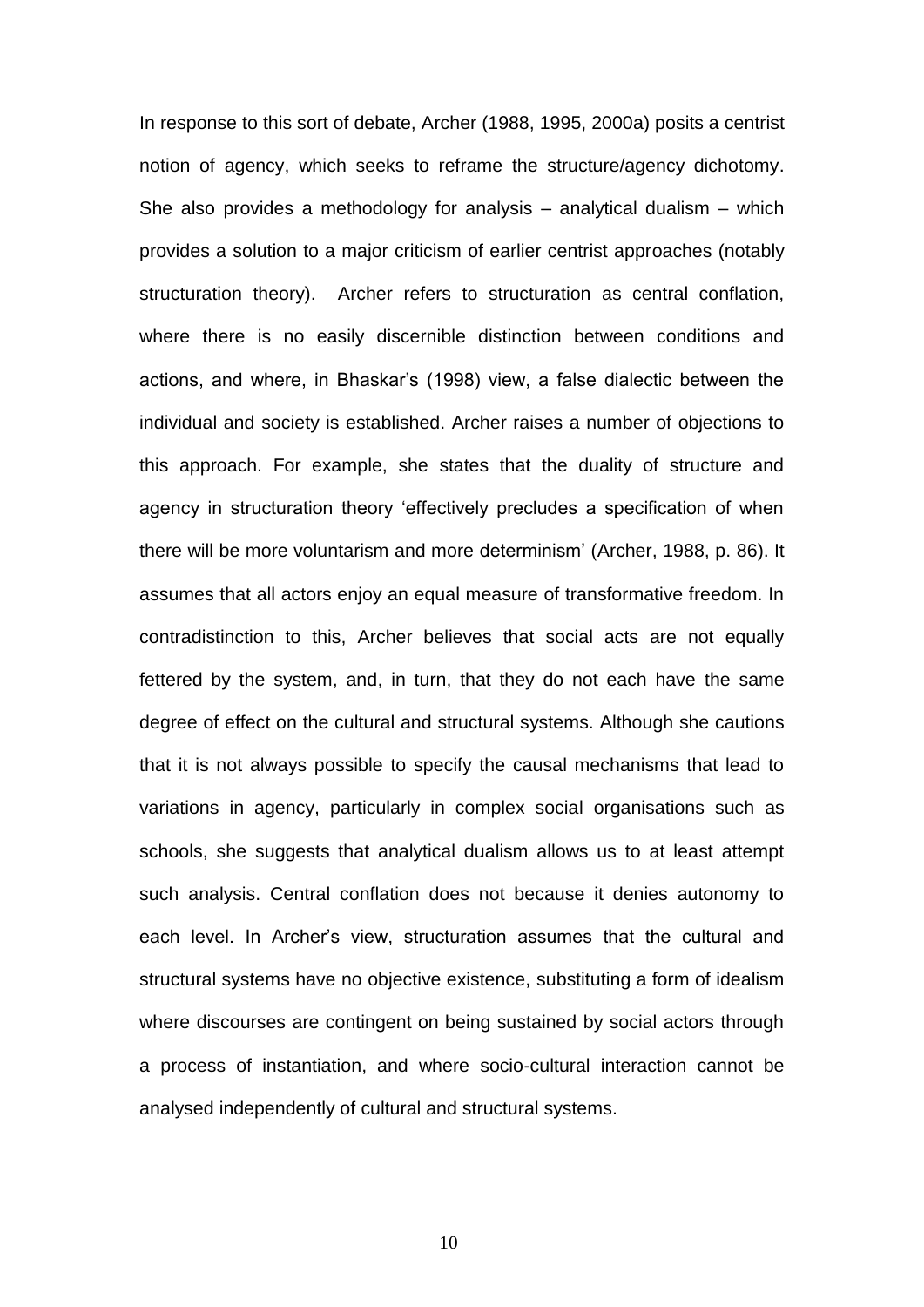In a similar vein to Archer, Biesta and Tedder (2007) have developed a useful ecological view of agency, positing the notion that agency is achieved under particular ecological conditions. This notion suggests that even if actors have some kind of capacities, whether they can achieve agency depends on the interaction of the capacities and the ecological conditions. Rather than agency residing in individuals as a property or capacity, it becomes construed in part as an effect of the ecological conditions through which it is enacted. In other words, agency is positioned as a relational effect. According to this view, agency is a matter of personal capacity to act, combined with the contingencies of the environment within which such action occurs. Further an individual may exercise more or less agency at various times and in different settings. In a sense, this renders the question 'What is agency?' sterile, supplanting it with questions of 'How is agency possible?' and 'How is agency achieved?'.

[T]his concept of agency highlights that actors always act by means of their environment rather than simply in their environment … the achievement of agency will always result in the interplay of individual efforts, available resources and contextual and structural factors as they come together in particular and, in a sense, always unique situations (Biesta & Tedder, 2007, p. 137)

Biesta and Tedder tend to focus on developing an ecological view of individual human agency. However, collective agency and the agency of human and non-human assemblages, in which action is not linked to conscious intention alone, have also been posited as important in social and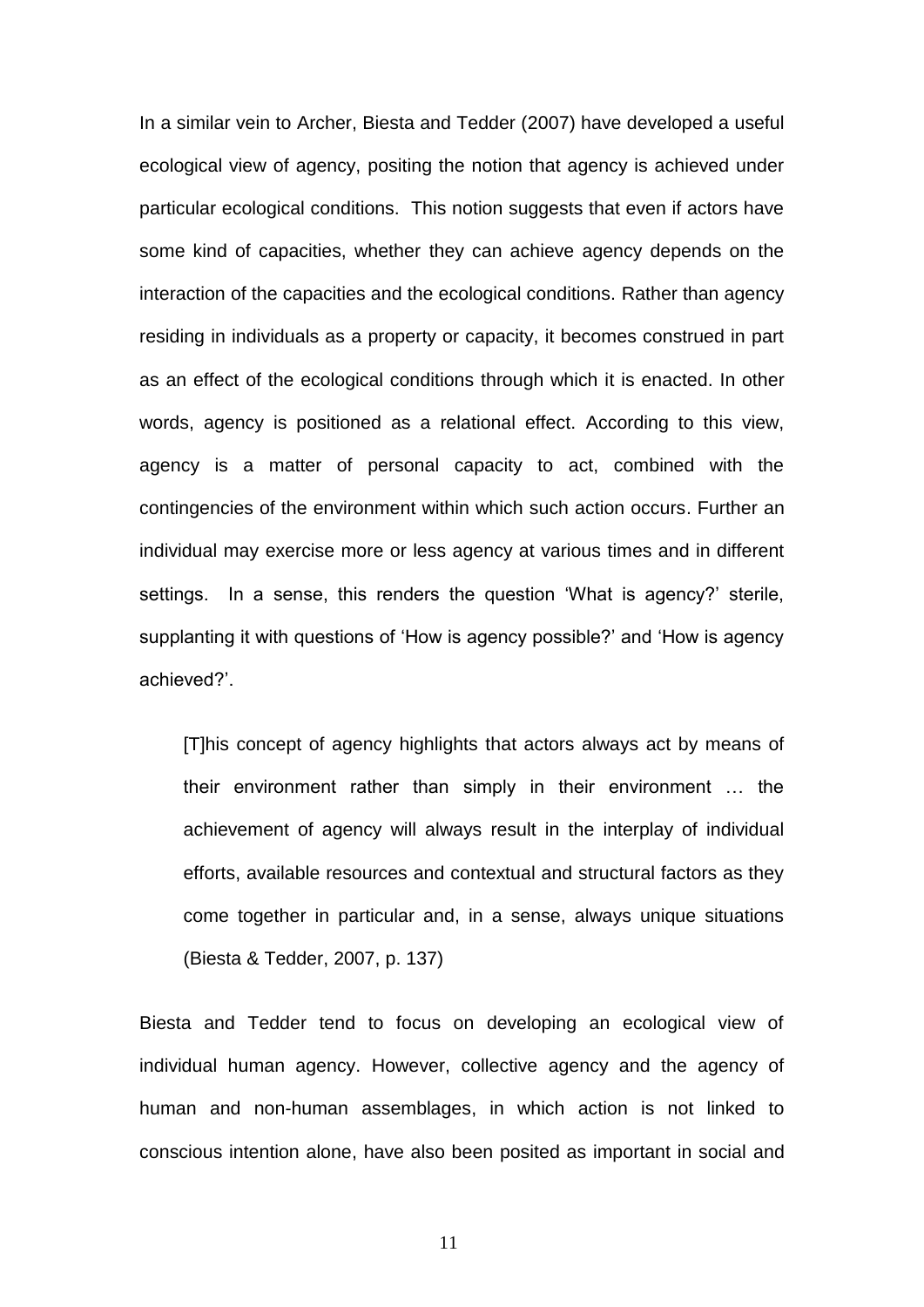educational theory (Fenwick & Edwards, 2010). Nevertheless, viewing agency in such terms helps us to understand how humans are able to be reflexive and creative, acting counter to societal constraints, but also how individuals are enabled and constrained by their social and material environments. Thus, human agents are reflexive and creative and can act counter to societal constraints as well as with societal possibilities. As reflexive people, agents are influenced by, but not determined by society (Archer, 2000a). Through inner dialogue (Archer, 2000a) and 'manoeuvre amongst repertoires' (Biesta & Tedder, 2006: 11) they may act to change their relationships to society and the world in general, contributing to a continually emergent process of societal reproduction and transformation.

Emirbayer and Mische (1998, p. 963) develop a temporal theme to agency, seeing it as:

a temporally embedded process of social engagement, informed by the past (in its habitual aspect), but also oriented toward the future (as a capacity to imagine alternative possibilities) and towards the present (as a capacity to contextualise past habits and future projects with the contingencies of the moment).

Utilising this chordal triad of the iterational (past), projective (future imaginings) and the practical-evaluative (present) elements makes it possible to characterise the particular 'tone' of people's engagement with events in their lives. On an empirical level, however, the conception of agency espoused by Emirbayer and Mische requires not only the 'composition' of agency to be explored, but simultaneously 'it requires a characterisation of the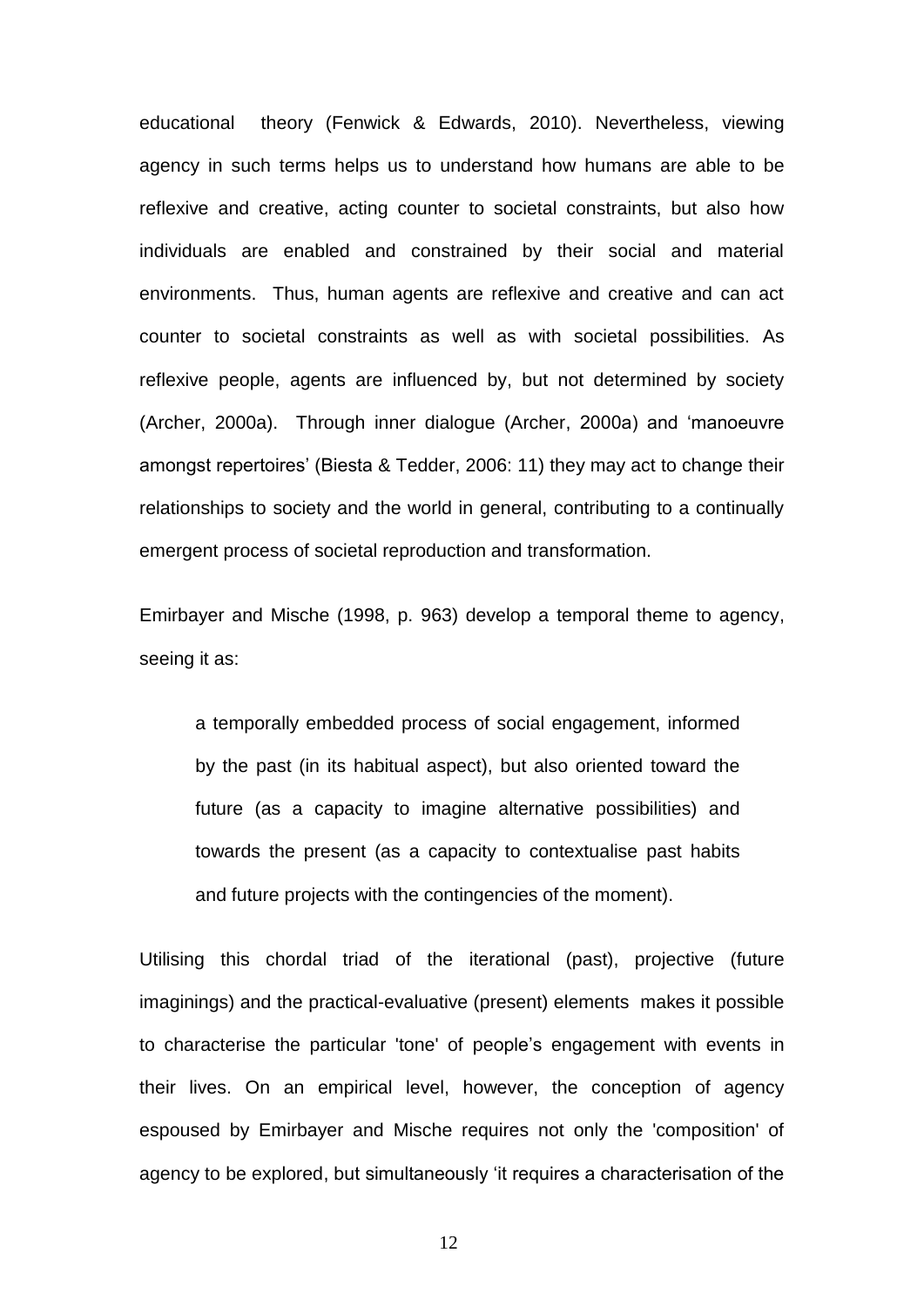different temporal-relational contexts within which individuals act' (Biesta & Tedder, 2007, p. 137). This way of understanding agency provides space for the agentic orientations of people to differ in different contexts and times.

In this formulation, agency is something that can potentially develop over time through a continual process of engagement and emergence. According to Archer (2000a), the capacity for agency emerges as individuals interact with the social (both cultural and structural forms as well as other people), practical and natural worlds. Thus people's potential for agency changes in both positive and negative ways as they accumulate experience and as their material and social conditions evolve. In line with the insights provided by Emirbayer and Mische (1998), such development is an ongoing process and has its roots in practical-evaluative activity. In Archer's view, 'our sense of self is prior and primitive to our sociality' (Archer 2000b, p. 13), but the emerging sense of self is heavily influenced by social interaction and by other experiences.

The insights provided by this literature on agency, were used to inform the analysis of the data from the *Curriculum Making* project. In particular, the following key ideas were utilised:

- 1. Agency can be understood in an ecological way, i.e. strongly connected to the contextual conditions within which it is achieved and not as merely a capacity or possession of the individual. Agency is achieved in particular (transactional) situations.
- 2. Agency can be understood temporally as well as spatially; thus analysis of agency should include insights into the past experiences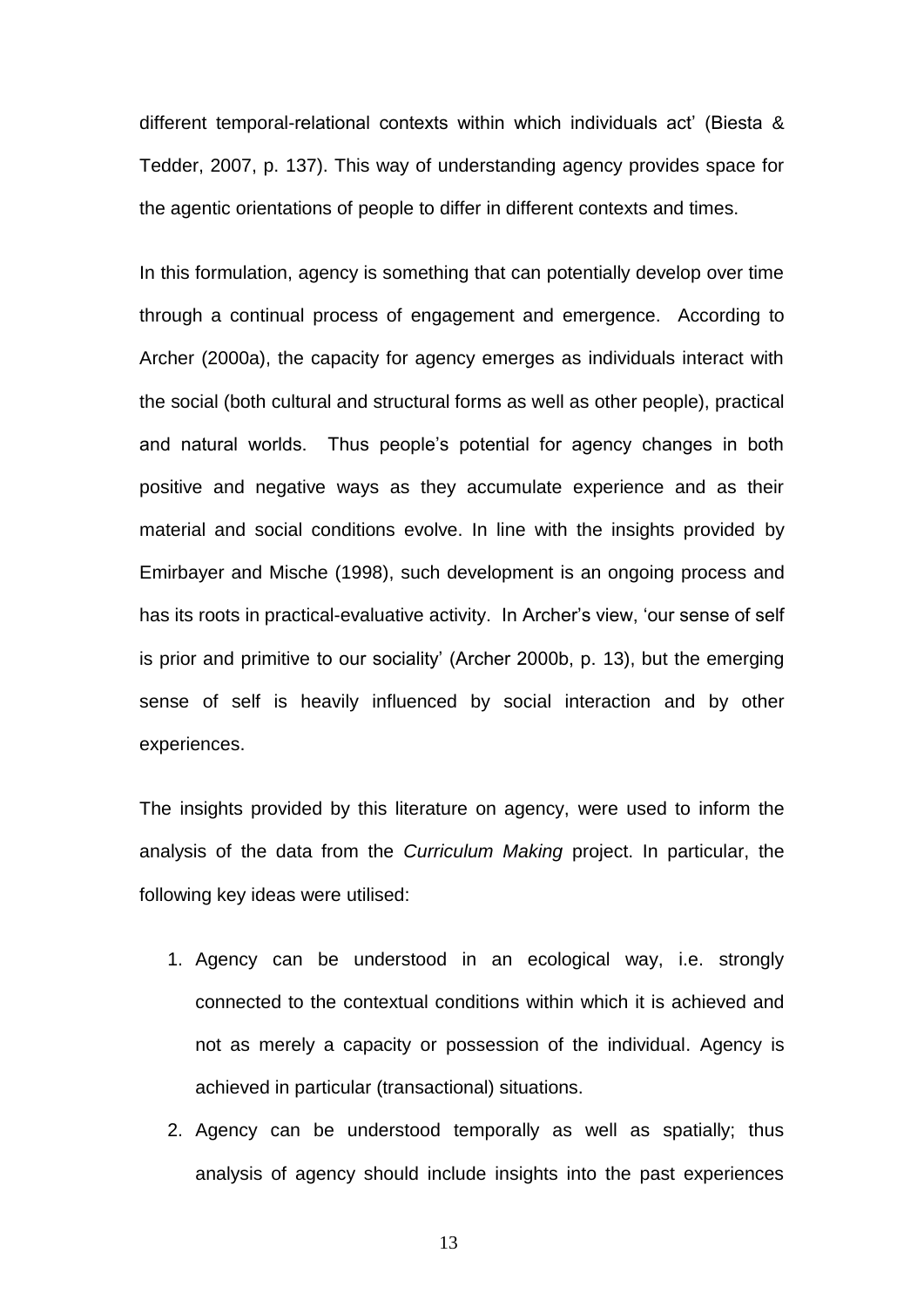and the projective aspirations and views of agents, as well as the possibilities of the present.

3. Analytical dualism provides a methodology whereby the various components of each setting can be disentangled for the purpose of analysis. For example, one might investigate the causative influence of the capacity of individuals on a particular instance of agency, as well as the influence of contextual or ecological factors (including social structure, cultural forms and the material environment).

#### **Research design**

The data, upon which this article draws, were generated in a large urban secondary school in a medium sized town in Scotland. This was one of two associated sites (the other being a college of further education) that participated in the ESRC<sup>1</sup> funded research project, *Cultures of Curriculum Making in Scottish Schools and Colleges*. Within the project, the purposive role of the teacher was assumed as key to the enactment of the curriculum (Clandinin & Connelly, 1992, Bloomer, 1997). The project researched teacher curriculum making practices in the following three curriculum areas, drawing data from various Scottish Qualification Authority courses at Intermediate 2  $(SCQF<sup>2</sup>$  level 5) and Higher (SCQF level 6) levels.

 Hospitality: practical cookery for the hospitality industry – Intermediate 2, teacher - Pauline (Woodland Academy); and professional cookery – Intermediate 2, teacher - Malcolm (Riverside College)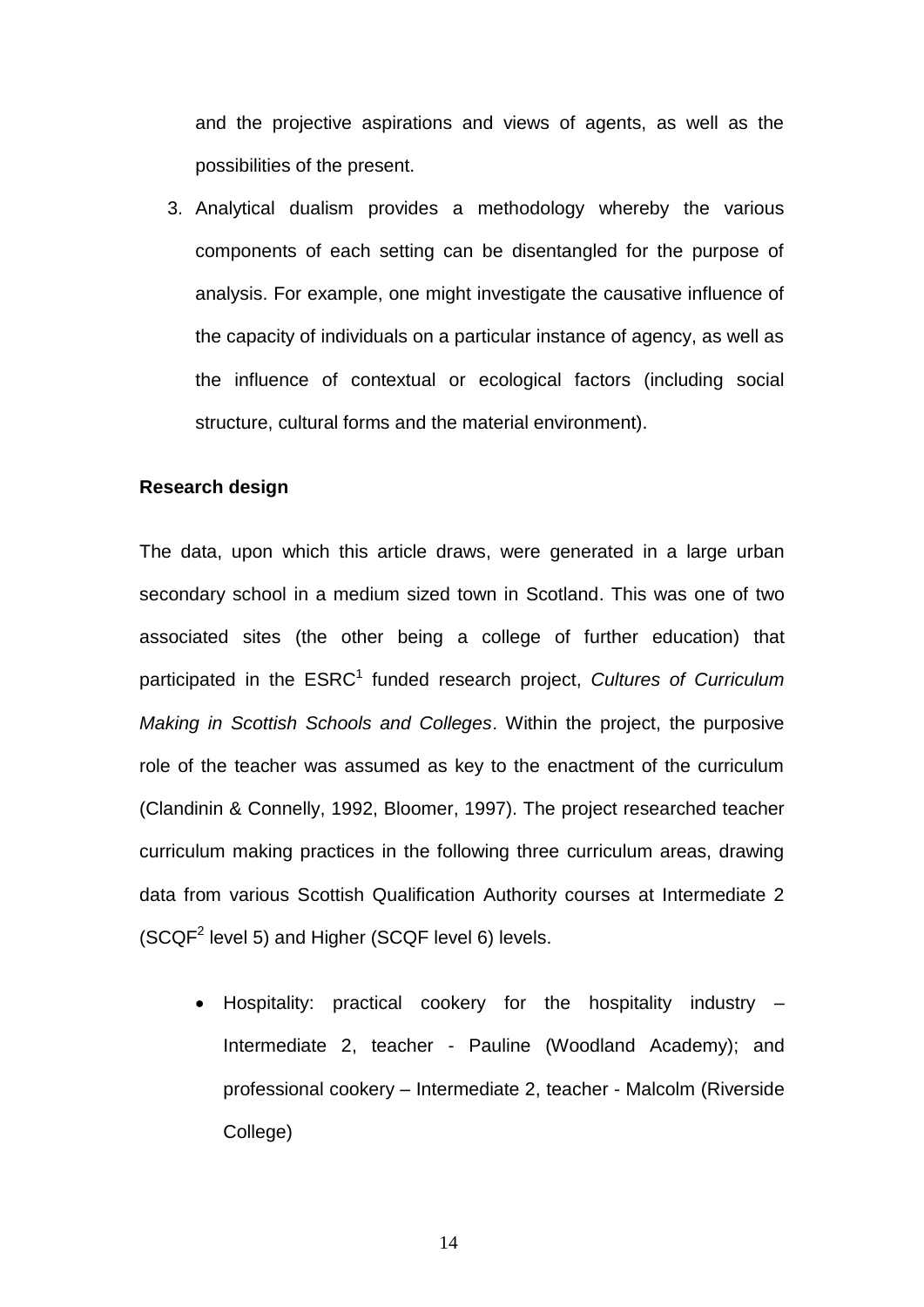- Life Sciences: biology Intermediate 2, teachers Donald and Debbie (Woodland Academy); and biology – Intermediate 2, teacher - Isabelle (Riverside College).
- Technology: technological studies Higher, teacher Gerald (Woodland Academy); and mechatronics – Higher, teacher - Duncan (Riverside College).

Within each site, units of the same SCQF level were matched and studied. Units within the individual curriculum areas had similar or identical learning outcomes specified in the prescribed curriculum. The students on each unit were all 16-18. This was to enable as close a comparison across organisational sites as possible.

Data were derived from existing SQA unit descriptors, and cycles of classroom observations and interviews with staff and students on the selected units over the course of 2007-8. For each curriculum area, the teachers in the school and lecturers in the college were interviewed initially to obtain background information about their work experience and preferred approaches to teaching. These interviews were followed by two classroom observations, then further interviews to explore the practices of those classes. A further two observations and a final interview with each teacher were then carried out. Observations were carried out in light of the teachers' own descriptions of their approach to the curriculum. Interviews then explored any critical incidences or apparent inconsistencies between the prescribed, described and enacted curriculum. Focus groups took place with a sample of students after each classroom observation to explore the students'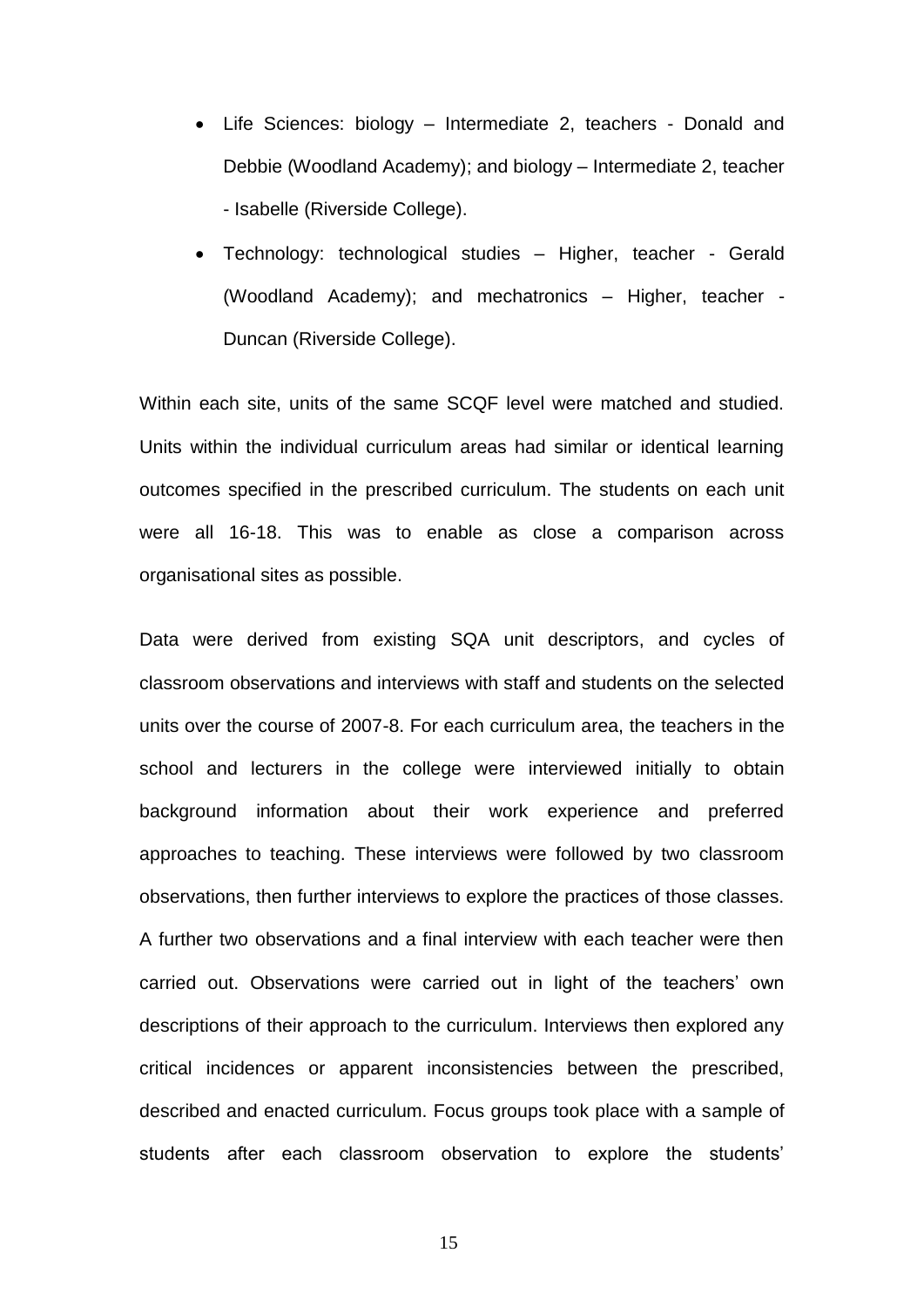perceptions of those classes and their own contributions to the enacted curriculum. Transcripts of individual interviews and focus groups, and observation notes were then subject to descriptive interpretation to produce detailed case studies of each case of curriculum making. These were then subject to thematic analysis for cross site comparison. Pseudonyms have been used for the school and college, and for individuals to protect the anonymity of respondents.

In analysing the data for this paper, we draw upon evidence of ecological agency being achieved by teachers within two case studies, seeking to identify how agency was achieved in each case. The case studies illustrate how these teachers were able to achieve agency in particular situations. These case studies are illuminative of ecological agency, rather than providing grounds for generalisation. Nevertheless, they provide a good basis for theorising teacher agency and for further research into these matters. A key question in framing these case studies in relation to agency is 'agency for what?'. Therefore we have chosen to focus on a particular common issue in the working lives of these teachers. This is their stated projective desire to teach educationally (to address wider educational issues) rather than instrumentally (for example, to get through syllabus content or simply prepare young people for exams).

### **Case studies**

*The school*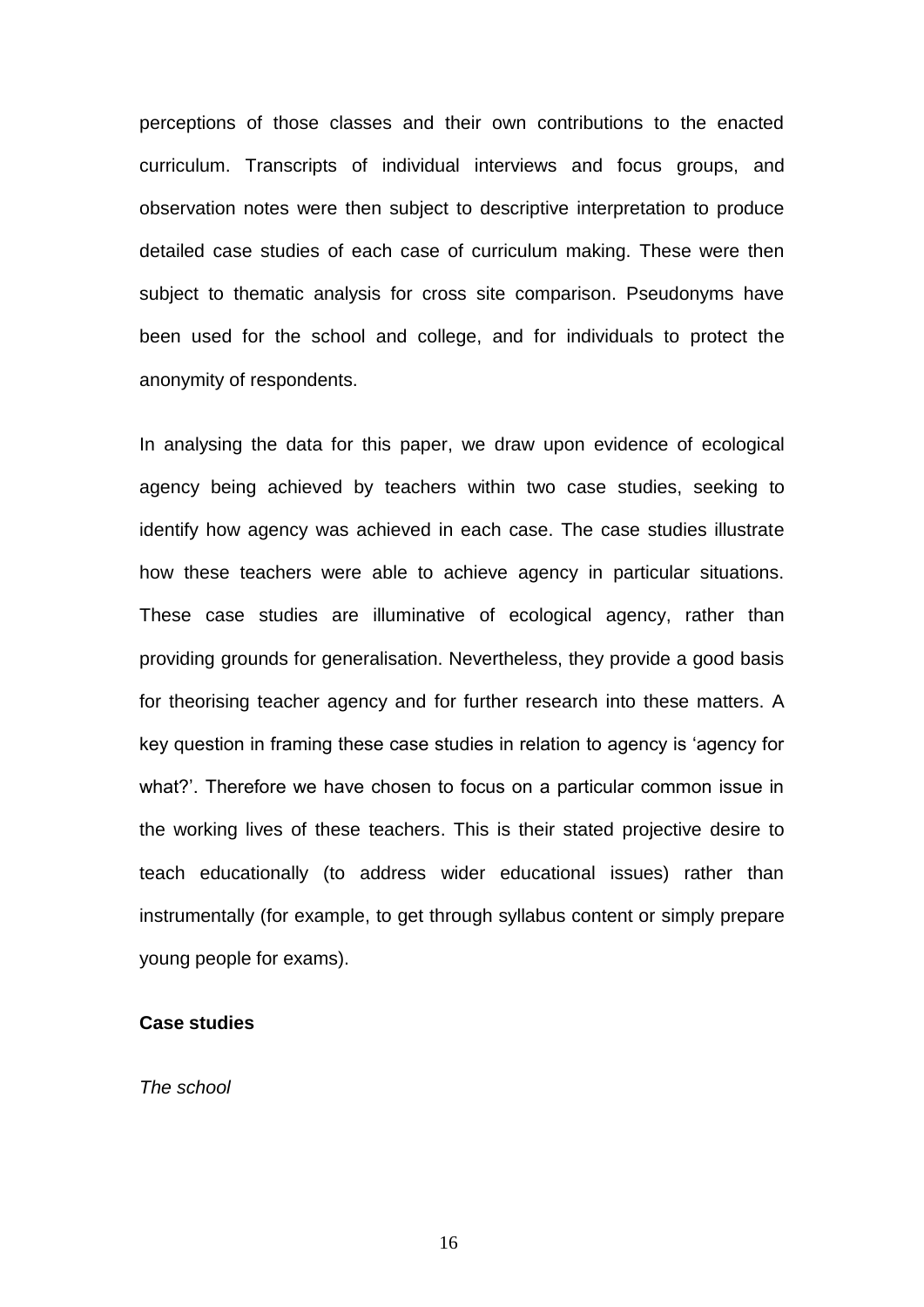Woodland Academy is a large co-educational comprehensive school comprising over 1600 students and over 120 teaching staff. The school is situated in a suburb of a large Scottish town, serving a predominantly prosperous catchment area. This is reflected in attainment in examinations in school years S4, S5 and S6 (equivalent to years 11-13). The school enjoys higher than national and local authority averages in attainment at all of these levels. It also has rates of absenteeism and incidence of free school meals that are lower than local and national average figures (LTScotland 2010).

Perhaps unsurprisingly given the socio-economic profile of the students, the school management placed, at the time of the research, a high premium on attainment as a measure of school effectiveness, making use of unofficial comparator league tables to assess the school's performance relative to other similar schools. The attainment agenda was a clear facet of the cultural ecology of the school, with the potential to influence in various ways the social practices of schooling. Our research suggests that this focus on attainment was translated, via actual or perceived projections placed upon teachers by middle managers, into approaches to learning and teaching practices. For instance, in one observed case, a teacher used statistical attainment data to exhort students to perform better. It was reported in one of the project briefing meetings that the evaluative use of summative assessment data even discouraged teachers from sharing resources with other schools lest these competitors used the resources to gain a competitive advantage. Here the projective aspirations of middle management become the ecological context for practical-evaluative practices on the part of teachers.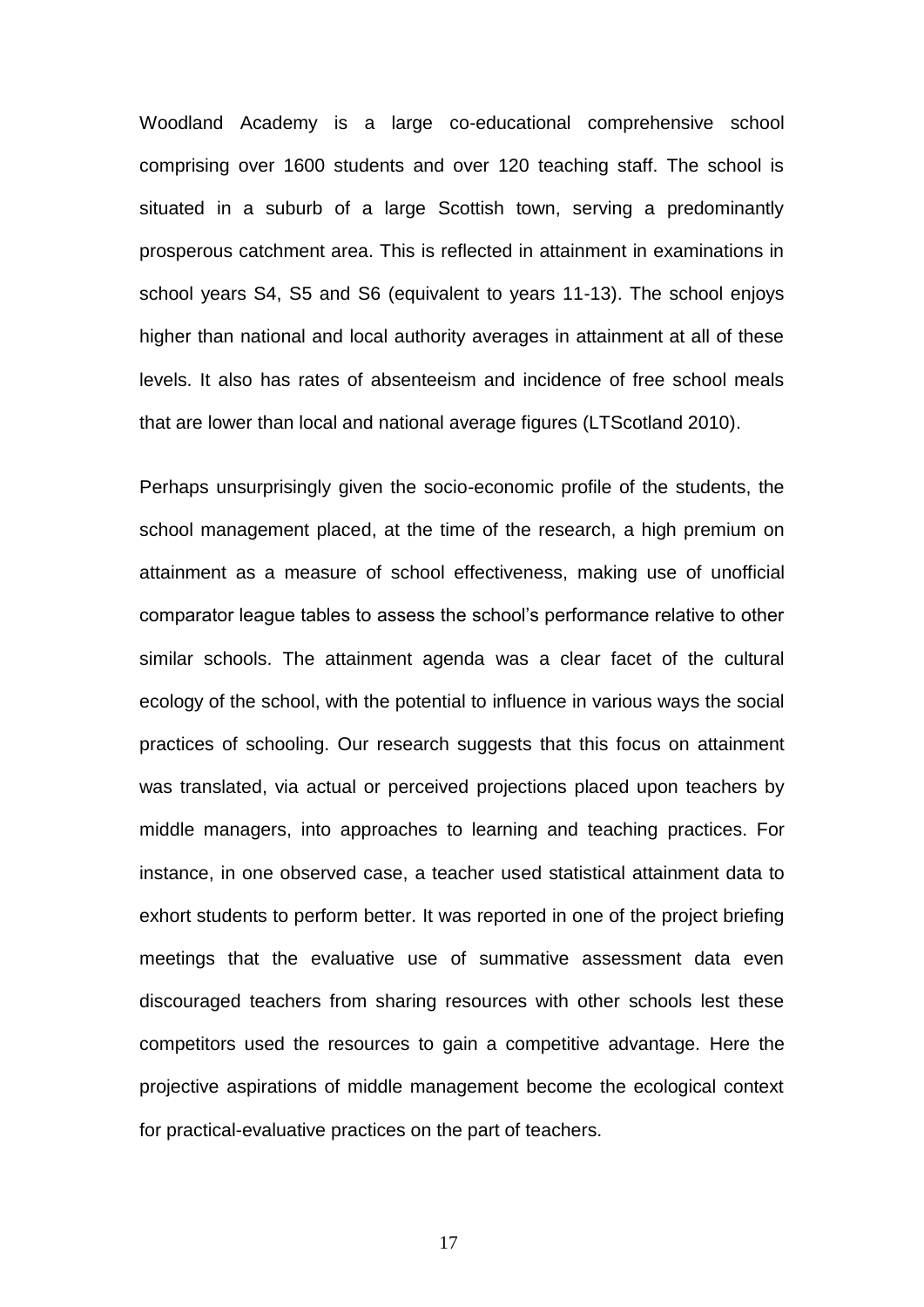During site visits, observations and interviews suggested that a strong focus on attainment was contributing to academic drift in erstwhile practical subjects such as technology and hospitality, a trend identified in previous studies of the vocational curriculum (Edwards & Miller 2008). For example, there was evidence of high achieving students being actively recruited for the more academic Higher courses, and low achieving students being counselled to look elsewhere for courses. This included pressure on students deemed to be at risk of failing being directed towards the local college of further education, where they could sit similar courses to those being denied to them at school.

The school had, at the time of the research, a relatively new headteacher, who was widely credited by the staff as having improved student behaviour in the school. This was helping to create an ecology where learning and attainment were being substantially improved. It was evident on site visits that there was a calm and purposeful environment in the school. This had been further enhanced by the fairly recent move into a new building, which had a spacious and open atmosphere. Perhaps surprisingly, the new building lacked new technology in many classrooms, including data projectors and electronic whiteboards. We were also struck by the contrast in terms of teaching spaces between the school and the college. In the latter, laboratories and technology workshops tended to look like laboratories and workshops, with clear commercial and industrial influences. Conversely, in the school, such spaces tended to look like traditional classrooms, with some modifications to highlight their technology or science usage. Clearly, such differences in the teaching spaces formed part of the material ecology of the institutions in question, with clear implications for teaching practices. In a sense, we witnessed that the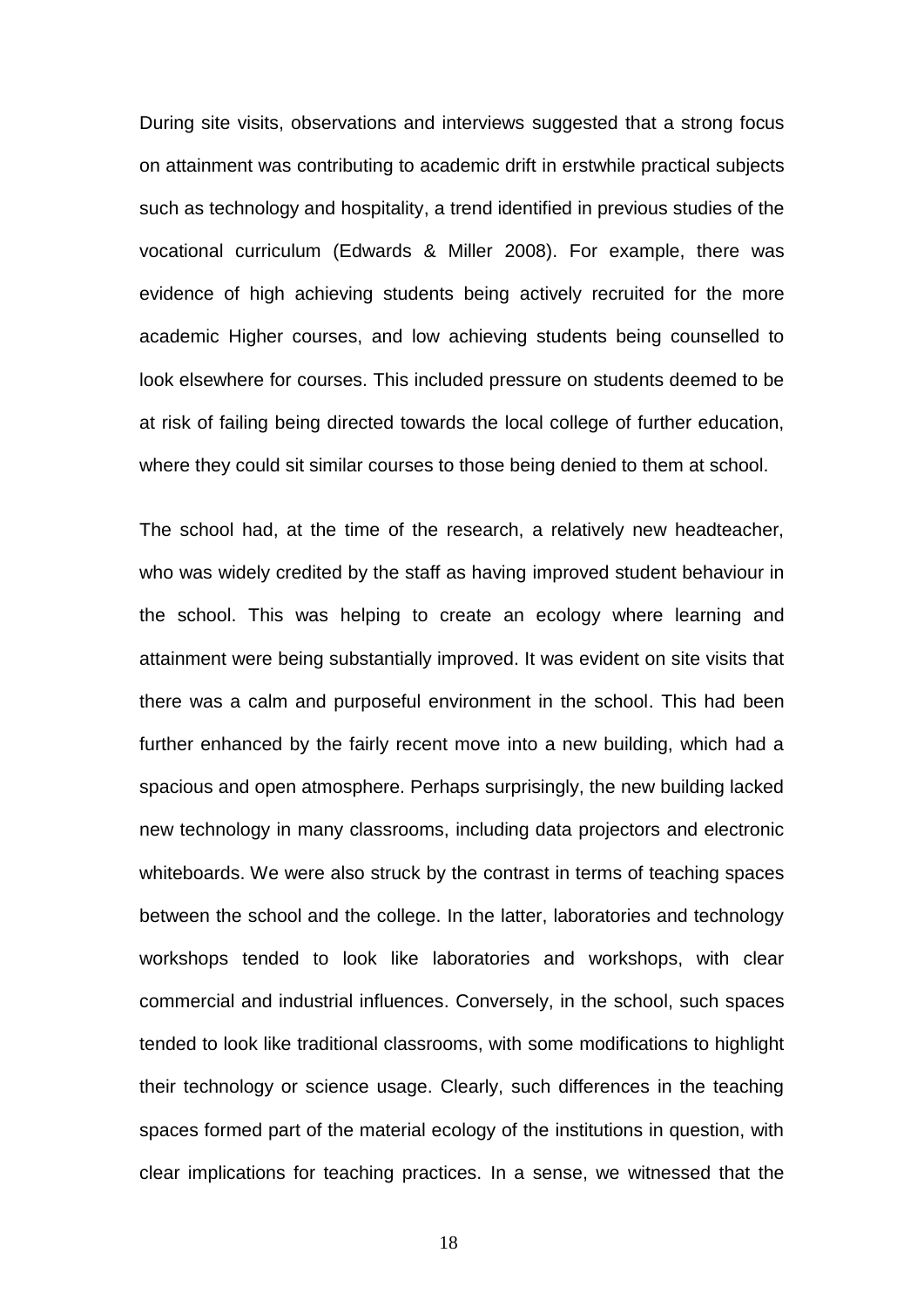material environment was one in which buildings were schooled as well as those working within them. These issues will be explored further in the case studies of individual teachers that follow.

#### *Technology: experience, education, football – and exams!*

The research followed the work of Gerald, with his class in Higher Technological Studies, from which students would be expected to progress into higher education rather than enter the workplace. Gerald had a background in industry. After leaving school, he completed a City and Guilds qualification in motor mechanics, subsequently working for 12 years in a naval yard. Following this, he undertook and completed a degree in engineering as a mature student. He then worked in electronics/engineering, eventually becoming a production manager. In the latter stages of this career, he was made redundant twice, leaving him to consider a career change. Positive experiences of previous voluntary work with young people led him to consider teaching. While at teacher education college, he developed an interest in pedagogy, which had been subsequently elaborated in school through his involvement in the development of formative assessment in line with Scotland's Assessment is for Learning programme  $(AifL)^3$ . Gerald had worked at Woodland Academy since qualifying as a teacher. While he had extensive life and career experience, he was comparatively new as a teacher. This was something he credited for his enthusiasm for his job. Part of this enthusiasm was evident in his extra-curricular activity running a football team. Gerald appeared to be a popular teacher who enjoyed good relationships with his classes and with colleagues.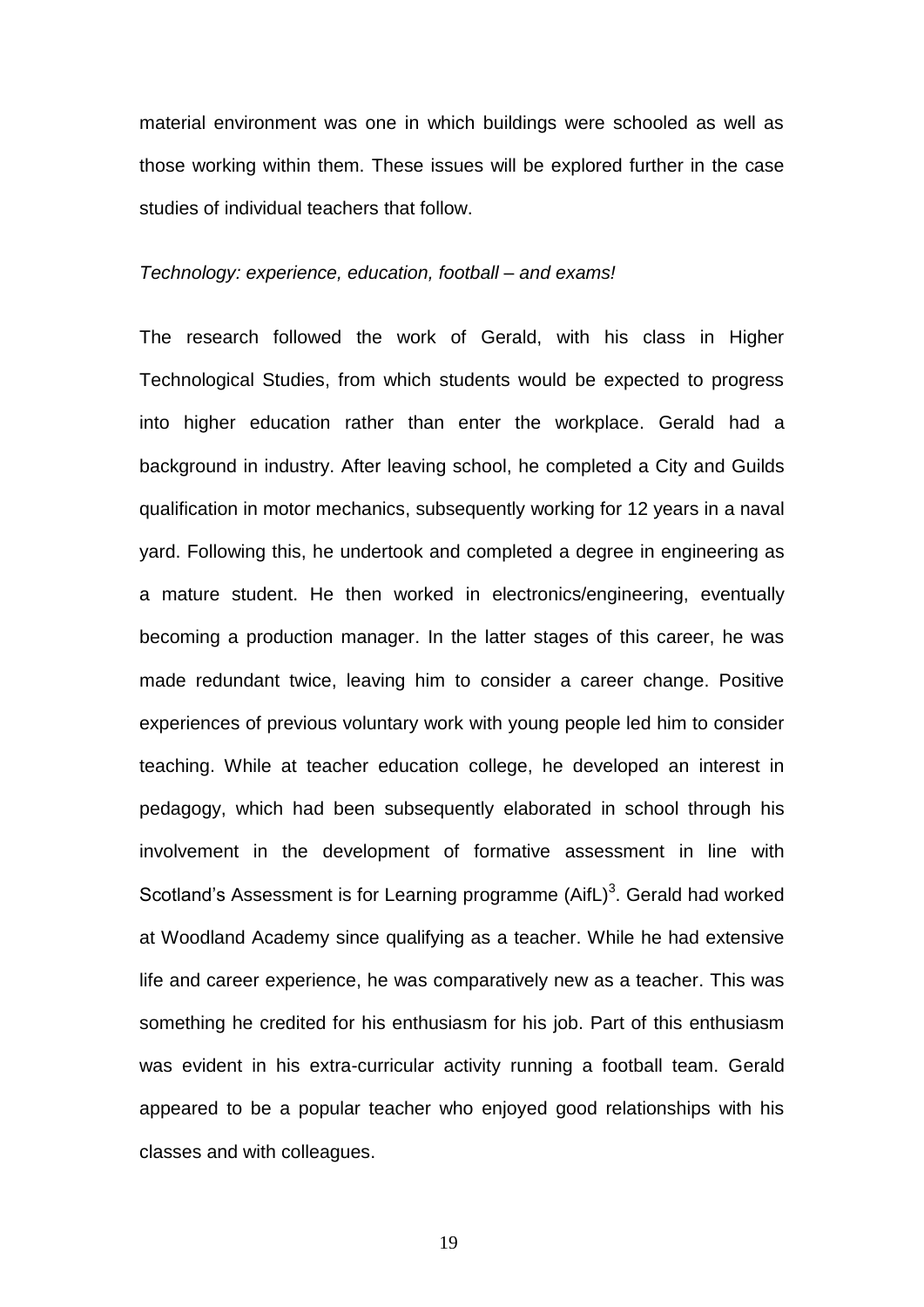The department at Woodland Academy was 7 teachers in total. In general terms, policy implementation tended to follow a fairly hierarchical model. Directions were set within the faculty by the head in line with senior management priorities and reinforced by performance management procedures, including observed teaching by line managers. Within such confines, there was scope for procedural autonomy. Thus, there was a shared departmental philosophy about learning and teaching, but with some leeway for variations in individual practice. Gerald reported that there was generally a lack of time for (and a lack of an existing culture of) peer observation. This perhaps militated against dialogue about teaching and the development of shared practices. Nevertheless, there was some professional dialogue, primarily within departmental meetings and through informal discussions within the department, and generally a collegial and supportive environment. Departmental collaboration led to the production of schemes of work and the generation of strategies for teaching (e.g. peer assessment), approved by the faculty head. It also extended to staff with particular expertise in an area of the curriculum (for instance electronics) supporting colleagues who were less confident in the area. We therefore witness some grounds for collective as well as individual agency in drawing upon people's knowledge basis in the formulation of day-to-day practices.

In the course of the research, Gerald articulated firm and well considered views about learning and teaching based upon his past and present experience. He identified what he saw as the dangers of teaching decontextualised knowledge, including mathematics, and expressed a preference for a greater recourse to interdisciplinary teaching. He hinted at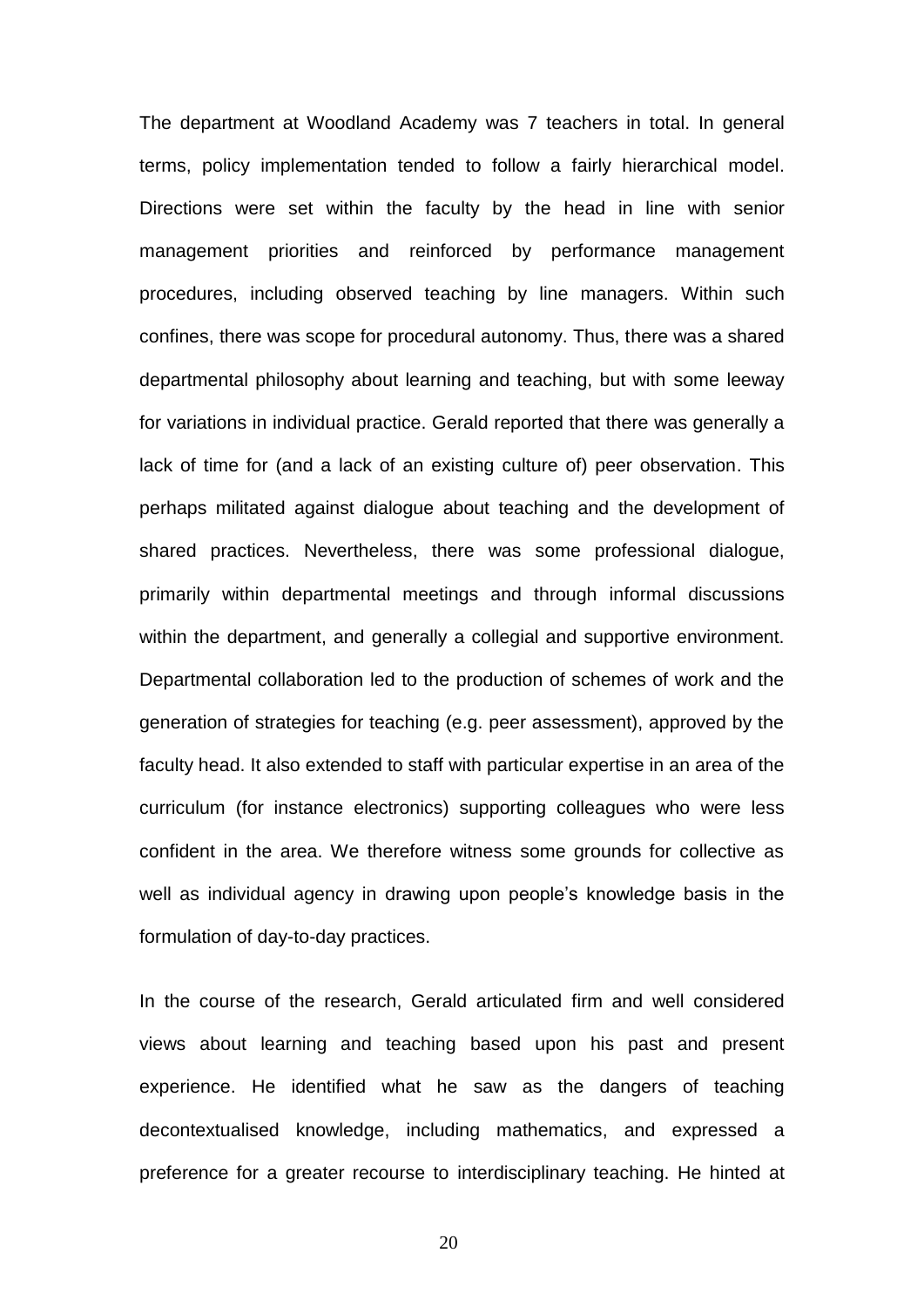what he saw as a balkanisation in the whole school curriculum (Hargreaves, 1994), especially in terms of the lack of coherence between subjects at any particular stage (for example maths skills being taught at different times in mathematics and technology). This concern led him to initiate some collaboration with colleagues outside of the department (for example, cross curricular dialogue to ensure that report writing was covered in English to meet the writing needs of departments such as technology). According to Gerald, such collaboration was part of a wider series of inter-departmental initiatives inspired by *Curriculum for Excellence* that were largely driven by collegial interaction and projective views of how the curriculum needed to be made, rather than by management policy.

This agentic activity sits in productive tension with the overall attainment agenda for the school. Department meetings tended to have a major focus on attainment and the dissemination of policy filtered from above. An example of this was provided by the involvement of the department in an AifL pilot study, which had attracted some funding. This led to the generation of strategies for peer assessment, including peer marking. This development was in tune with the pedagogical values of the staff in the department, including Gerald, who saw the benefits of such approaches in terms of promoting classroom dialogue. However, the wider impetus for this project was an Education Authority initiative, fuelled by senior management attainment-driven considerations. The cultural ecology of the school enabled teaching staff to be agentic in certain respects while at the same time fulfilling the narrow policy aims of the Authority and school.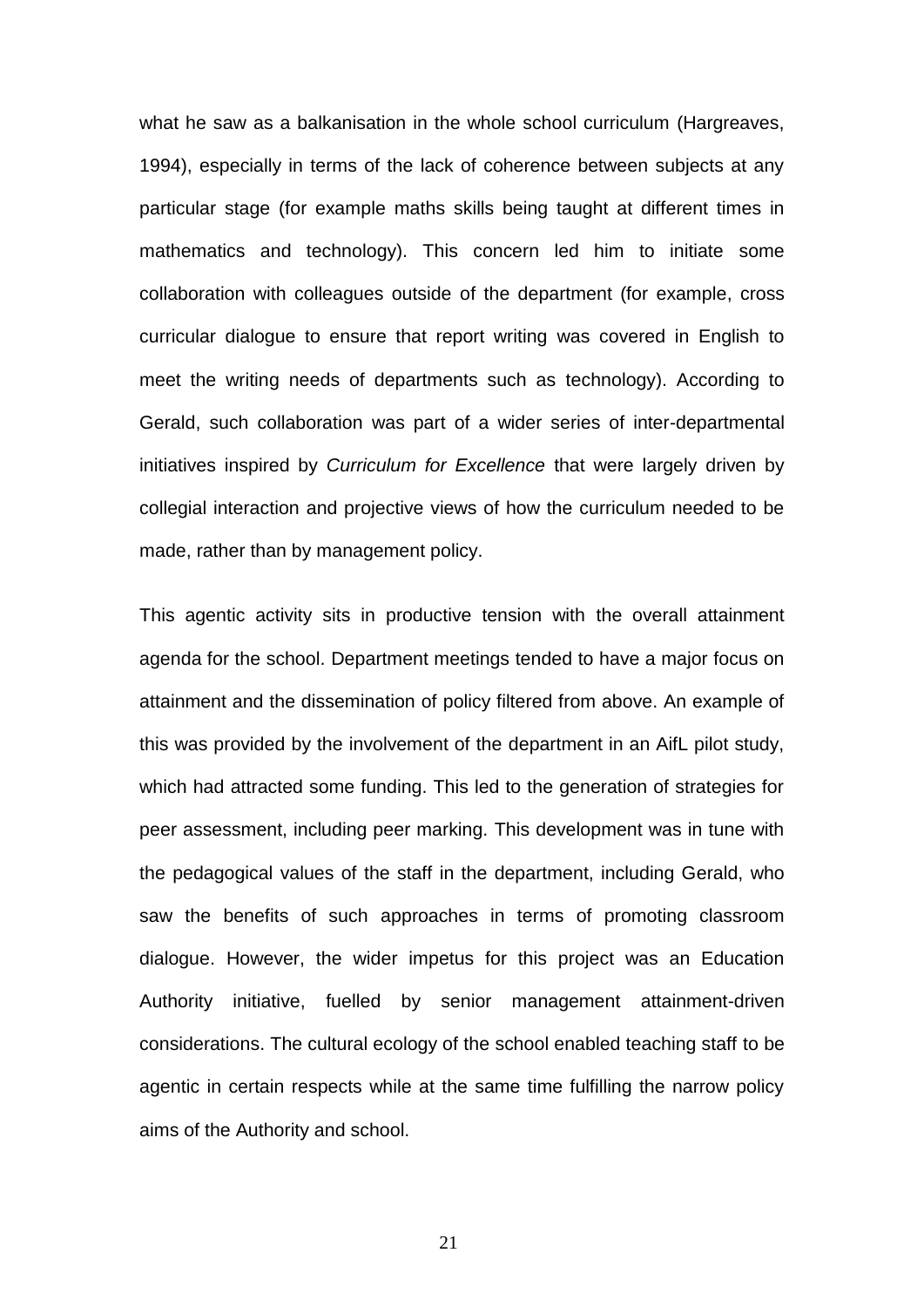Drawing from his past industrial experience, Gerald was also keen to position the study of technology as both practical but also an academic subject in order to give it status within the overall curriculum of the school.

Higher Tech is an academic subject. The practical aspect is there, to give the pupils a more holistic view of what the subject is about. It is not going from being a practical subject to being academic; it is an academic subject with practical elements to support what we are doing in an academic environment (interview, May 2008).

It was evident that the Higher course set the tone for what could be viewed as a process of academic drift in the department given the expected progression into higher education. This appears to be what Raffe (2008, p. 30) has termed the 'principle of downward incrementalism: that in an education system marked by successive decision or branching points, the later stages influence those before them'. There are two apparent strands to this phenomenon, which appear to explicitly relate to the status of the subject within the school. These are: the content, provision and pedagogy of the subject; and a policy of attracting the most academically able students into examination classes.

In terms of the first strand, Gerald was sensitive about technology being seen as a craft subject within the school. He talked about the 'ignorance' of other teachers, including those in guidance, about the breadth of the subject, and was critical of those who see design and technology as woodwork. He discussed recent changes to provision, whereby foundation Standard Grade (level 3, SCQF) had been replaced by a less academic craft course, with a focus on practical skills. The second strand is evident in several comments.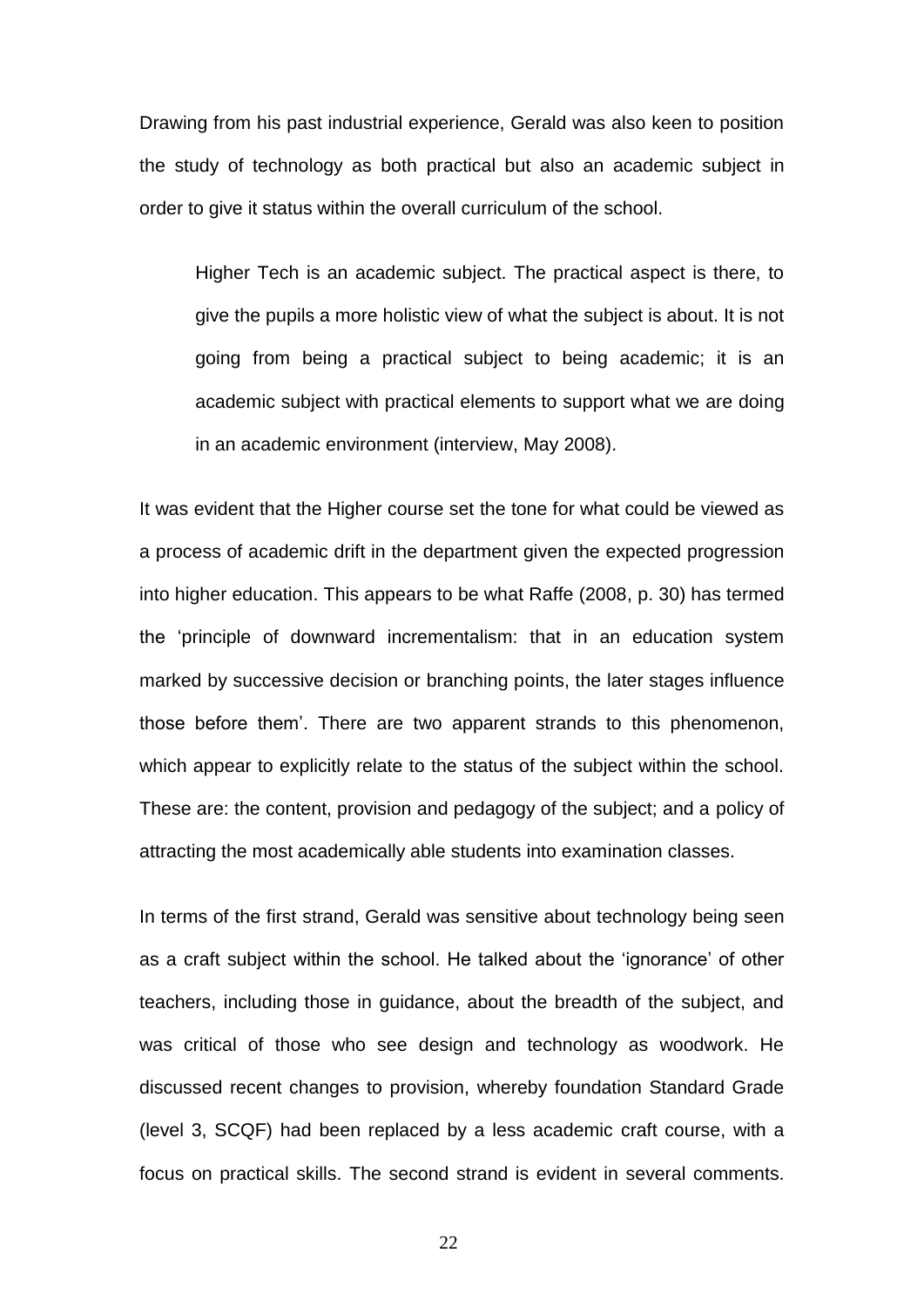He talked openly of the strategies used by the department to persuade more able students to take technology at Higher level, including filtering out 'inappropriate children'. This included scrutinising grades in mathematics and physics and 'calmly steering' less able students away from the subject. Such policy seemed to be due in part to pressure from senior management and the Local Authority to raise attainment. Gerald suggested:

There's the pressure from above, and I'm not necessarily putting the blame on PT [principal teacher], and I'm not putting the blame on my Rector<sup>4</sup>, but there is a pressure and it comes right from the top. And it is all about attainment and it's all about getting this percentage of As and this percentage of Bs. [The pressure] comes initially from my PT who wants the department presented in a good light. He's getting pressure from the Deputy Rector, who looks after the faculty, and he's getting pressure from the Rector; the Rector is getting pressure from [the local authority], and [the authority] gets pressure from whatever strata [sic] is above that (interview, May 2008).

The dissonance between this top down view of constraints and his own actions as a teacher indicates an ecology within which differing priorities are kept in tension.

Gerald also espoused quite firm views about his teaching and students' learning, which appeared to be in some tension with the ways in which he was observed to teach. Describing this as differences between the described and enacted curriculum would seem to over-simplify what is a complex situation, where the agency of the teacher to teach as s/he wishes is circumscribed in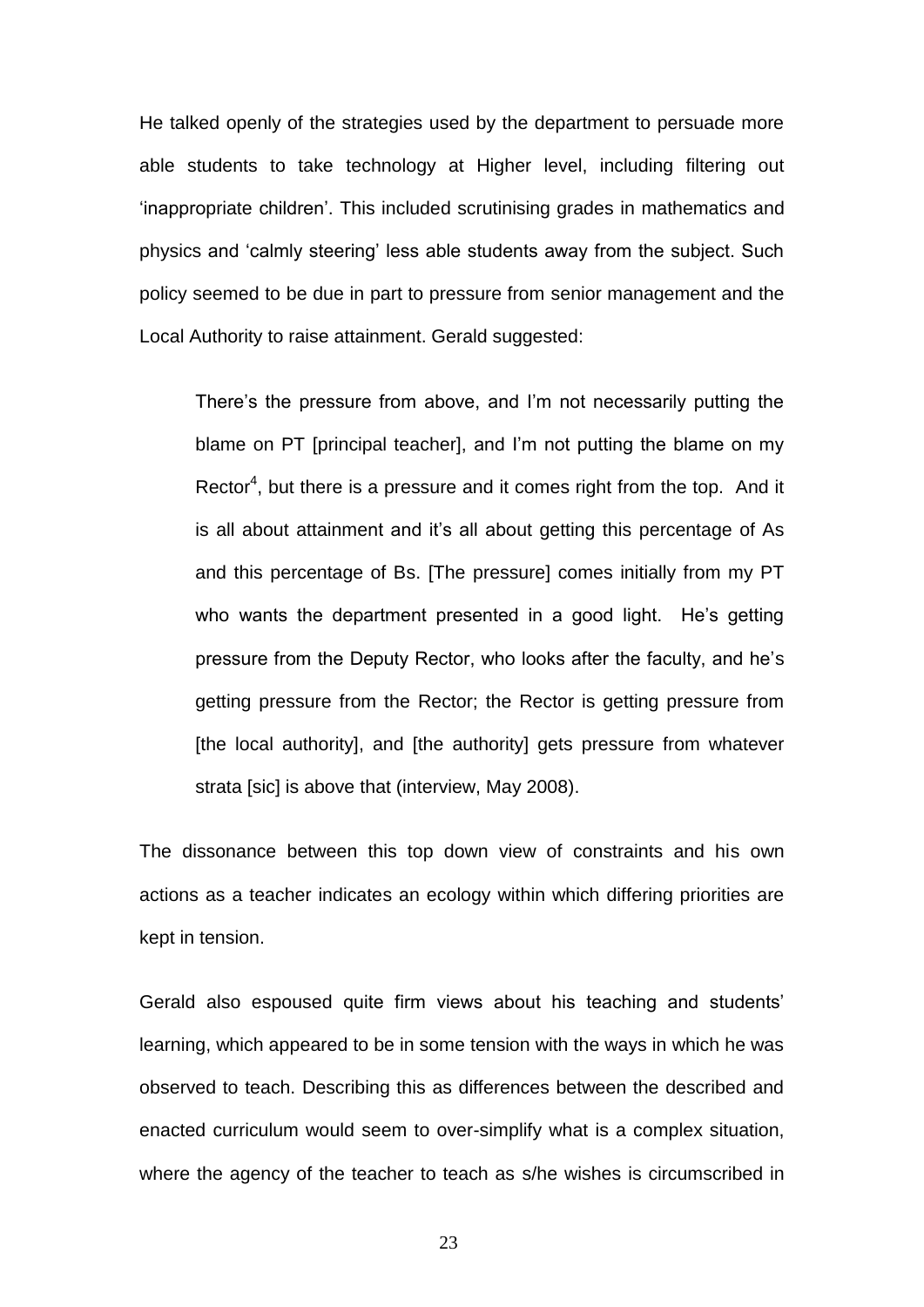various ways by the context within which s/he teaches. It would seem to be more apt to explain the phenomenon in terms of tensions between the projective and the practical-evaluative (to draw upon the Emirbayer and Mische [1998] chordal triad previously discussed), where decisions about such practice are inevitably influenced by the practicalities of having to work within pre-defined assessment and school quality assurance frameworks. Gerald's projections about his teaching appeared to have their roots in his iterational industrial experience (a focus on experiential and relevant activities) and his experience as a youth worker (an emphasis on the relational aspects of classroom practice). These were manifested in his desire to make lessons fun.

The most important rule … is to have fun. Coz if they're not having fun and they are not looking forward to coming in, then it's a burden on them (interview, May 2008).

He saw students as individuals and was critical of one-size-fits-all approaches to teaching. He emphasised the role of dialogue in learning, and stated the desire to do more practical work. However, in the majority of lessons observed, the experiences of the students were driven primarily by the demands of getting through the syllabus, even where this was plainly not what the teacher saw as an educational experience for students. Three of the four observed lessons were largely teacher-led, with an emphasis on listening, taking notes and answering questions by students. Moreover, comments from the student focus group added weight to the view that teaching in this course was mainly focused on getting through the content as defined by the syllabus.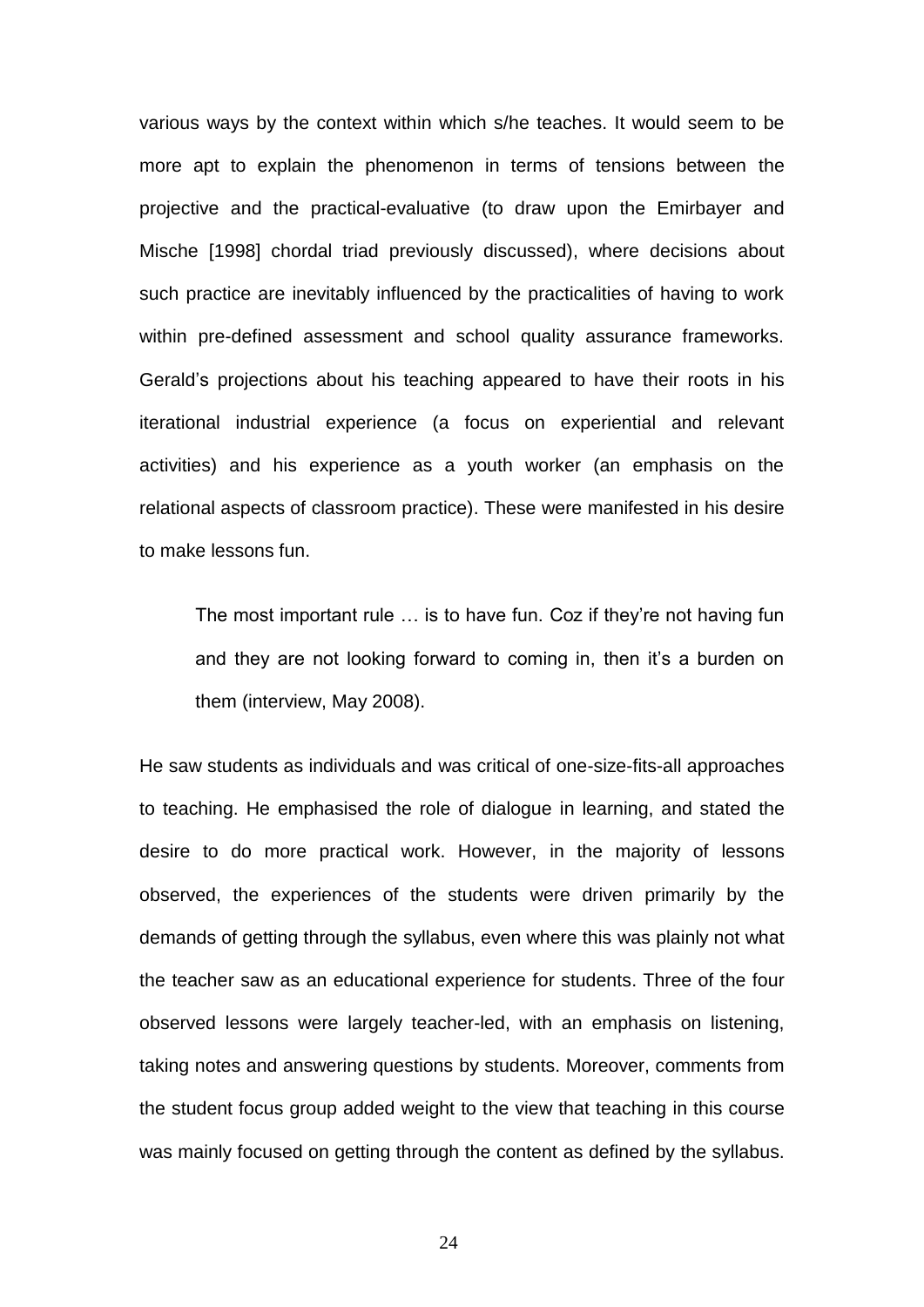Gerald was quite open about this apparent disjuncture between espoused projections and enacted practice, pointing to a number of factors that impacted on his teaching. These included lack of time, the fragmented nature of timetabling (short periods), lack of equipment, the lack of a technician (which placed further pressure on the teacher's already limited time) and the attainment agenda. In this latter case he stated that:

At the end of the day, you're not going to be tested on your ability to wire an element', just on 'your knowledge … ultimately it is all about results (interview, May 2008).

Gerald's manoeuvrability was framed as constrained by things that were lacking; a culture of deficits within which he expressed unfulfilled projections and various 'work arounds'.

A net result of such pressures was a style of teaching based around notes. We emphasise here that Gerald had taken the proactive step of developing his own notes to address what he saw as shortcomings in the Scottish Qualification Authority notes. However, despite this action, the use of notes supported teaching that was geared to meeting the demands of the prescribed curriculum in the arrangements documents and the learning of subject matter tested at the end of the year. Ultimately his teaching was set up to prepare students for answering exam questions; this included the teaching of formulaic strategies. While he clearly did not like this 'crime of teaching to the exam' which he contrasted with 'education', he saw little alternative. As he stated, the exam content is fairly predictable from year to year; and he was 'pretty good at predicting a test and teaching to it'.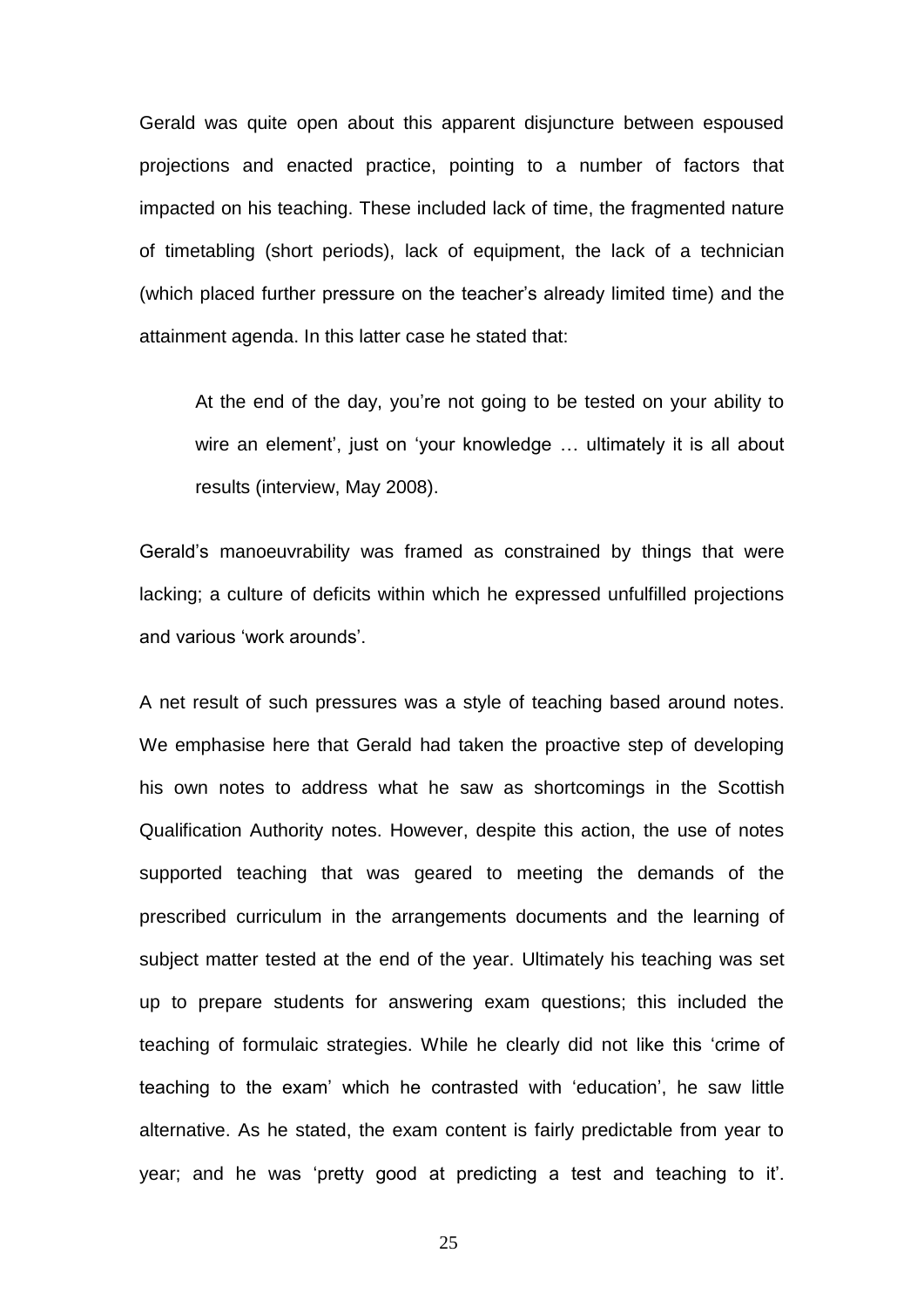Moreover, despite his support for more interactive modes of teaching, the pressure was on him to do just this:

Maybe I am not brave enough to take that risk. At the end of the day, I am judged on my results. And I know that one way of getting results is to teach to the test (interview, May 2008).

One could view Gerald as merely positioned as the object of the school's policy, simply implementing that which is decided elsewhere, subordinate to the cultural ecology of the school. However, the constraints do not undermine completely the possibilities for agency in the enactment of the curriculum; our data suggest that Gerald's achievement of agency draws to a large degree upon prior experience, accrued before he became a teacher. In a temporal sense, the projective aspect of agency is shaped by the iterative, but constrained by the practical-evaluative. In other words, his aspirations in curriculum making are influenced by his prior experiences in industry, but his repertoire for manoeuvre is circumscribed by the present context in which he works.

#### *Biology: a tale of two teachers*

This case study is atypical as it covers a unit of work taught by two teachers over the period of the research. The first teacher Donald was the permanent biology teacher, who became absent following an accident at an early stage of the research. The case study thus largely focuses on Debbie, a relief teacher who took the class up to Christmas. This change of personnel marked a major transition and transformation in the learning experiences of the students. It illustrates starkly the differences that two individuals, with quite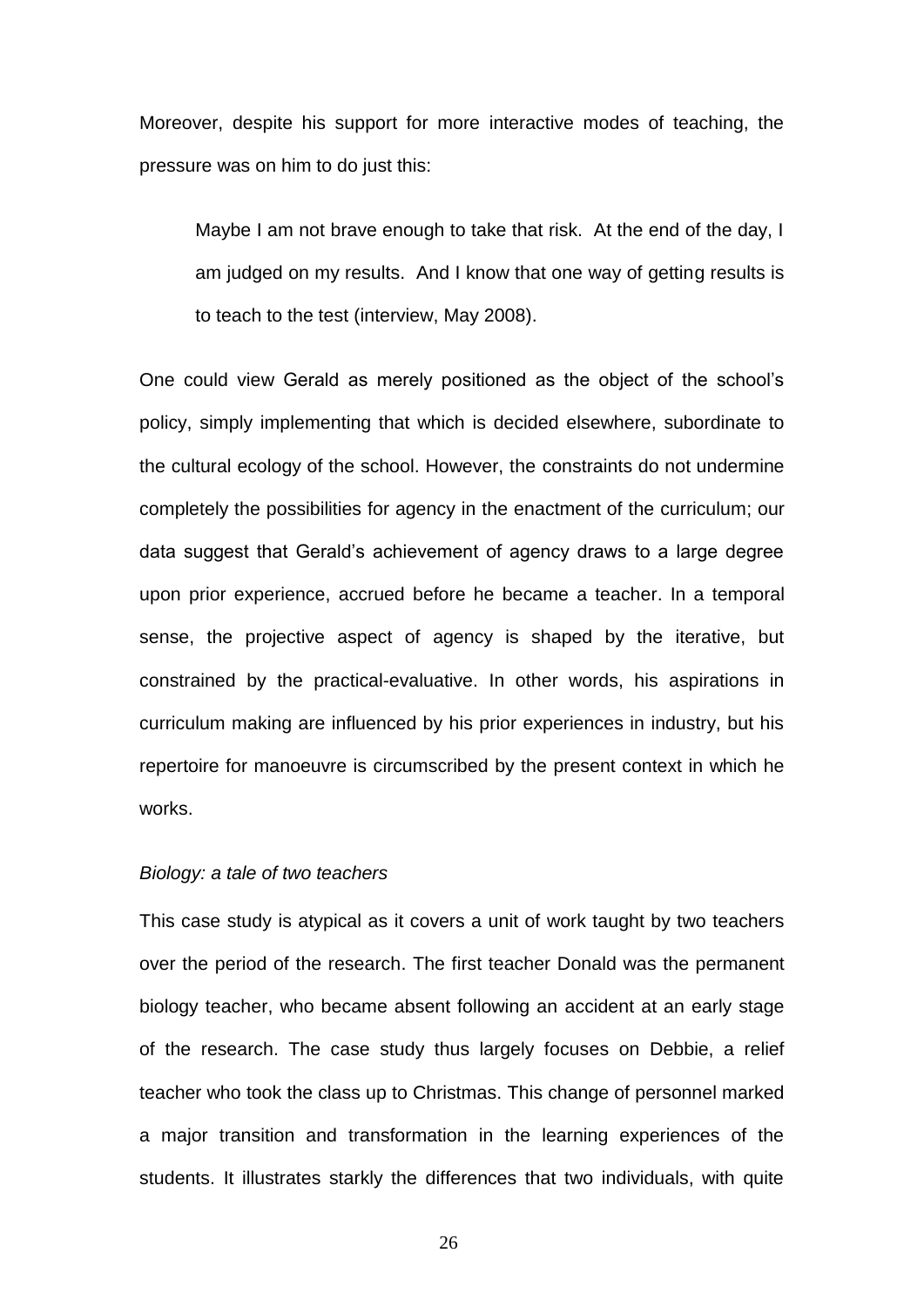different biographies, might bring to bear on the same ecology for teaching. The ensuing description focuses primarily on Debbie, particularly the manner in which she achieved agency in the teaching of Intermediate 2 (SCQF level 5) biology.

Donald had embarked on a career in teaching by default. He admitted that when he was younger, he had thought teaching was amongst the worst jobs that anyone could do. He completed a degree in human biology, followed by a post graduate course in Biotechnology. He did not enjoy the research element of this latter qualification, but had gained satisfaction from demonstrating to students. This, combined with uncertainties about the availability of long-term work in research, led him to consider teaching as a career anew. He was attracted to teaching because of the career structure and the security of gaining a certain status:

you've got a qualification in something. You become a teacher. So that's always quite handy 'cause it's, you know, what you gonna do (interview, August 2007).

It is thus evident that Donald matched the career trajectory of many secondary school teachers. He moved from school to a university degree, followed by a later decision to train as a teacher via a post-graduate, one-year certificate, then returned to school as a teacher.

In contrast, the relief teacher Debbie, who arrived at the school in October 2007, had a very different background: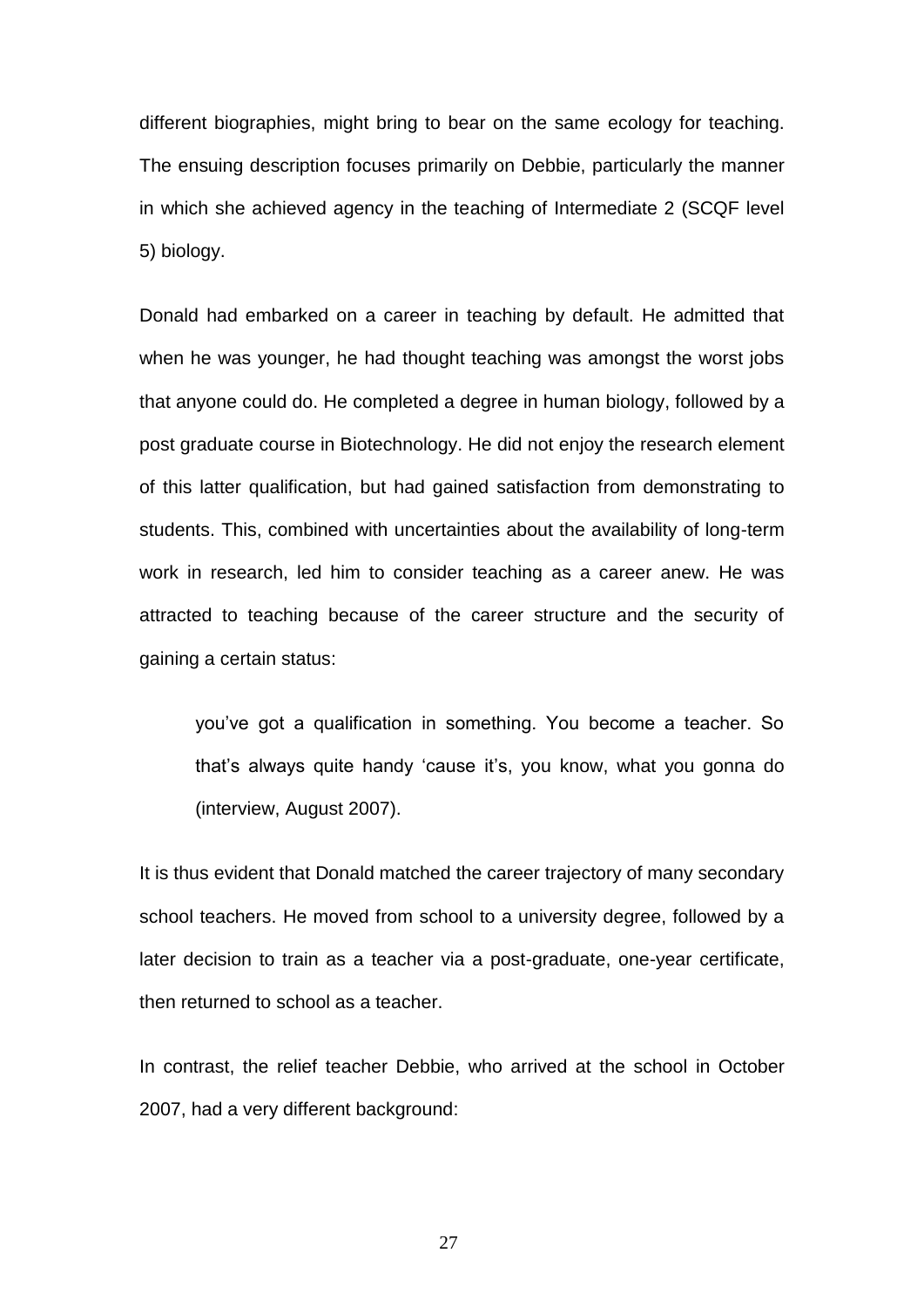I used to be an agricultural biologist….and I had my kids and then I did some voluntary work in schools and then some .. er ... special educational needs stuff in playgroups and primary, and then up here as an auxiliary and then changed (interview, November 2007).

Her industrial experience included research and development in both the laboratory and out in the field. Her educational and training route into teaching differed sharply from Donald's trajectory. When she left school, she initially got a job, before completing qualifications at a college of further education, which allowed her to access a university degree programme in life sciences. This second chance education allowed her to gain her employment as a scientist, and subsequently to train as a teacher. The iterational differences between the two teachers, marked also by their gendered career trajectories, enabled them to engage differentially with the ecological culture of the school.

The biology department was described as collegial by both teachers, although it was commented that not all used the staff base, a common area for all the science subject teachers. Within the wider science faculty, a clear biology identity was evident. The core team of biology teachers appeared to form a relaxed and creative team, with a friendly and supportive principal teacher, who was both well-organised and happy to delegate responsibilities for particular administrative and development tasks. As with technology, raising attainment was an important and highly visible factor in the department. As was the case with Gerald and his colleagues, Donald and Debbie both talked positively about the new head teacher's role in improving discipline.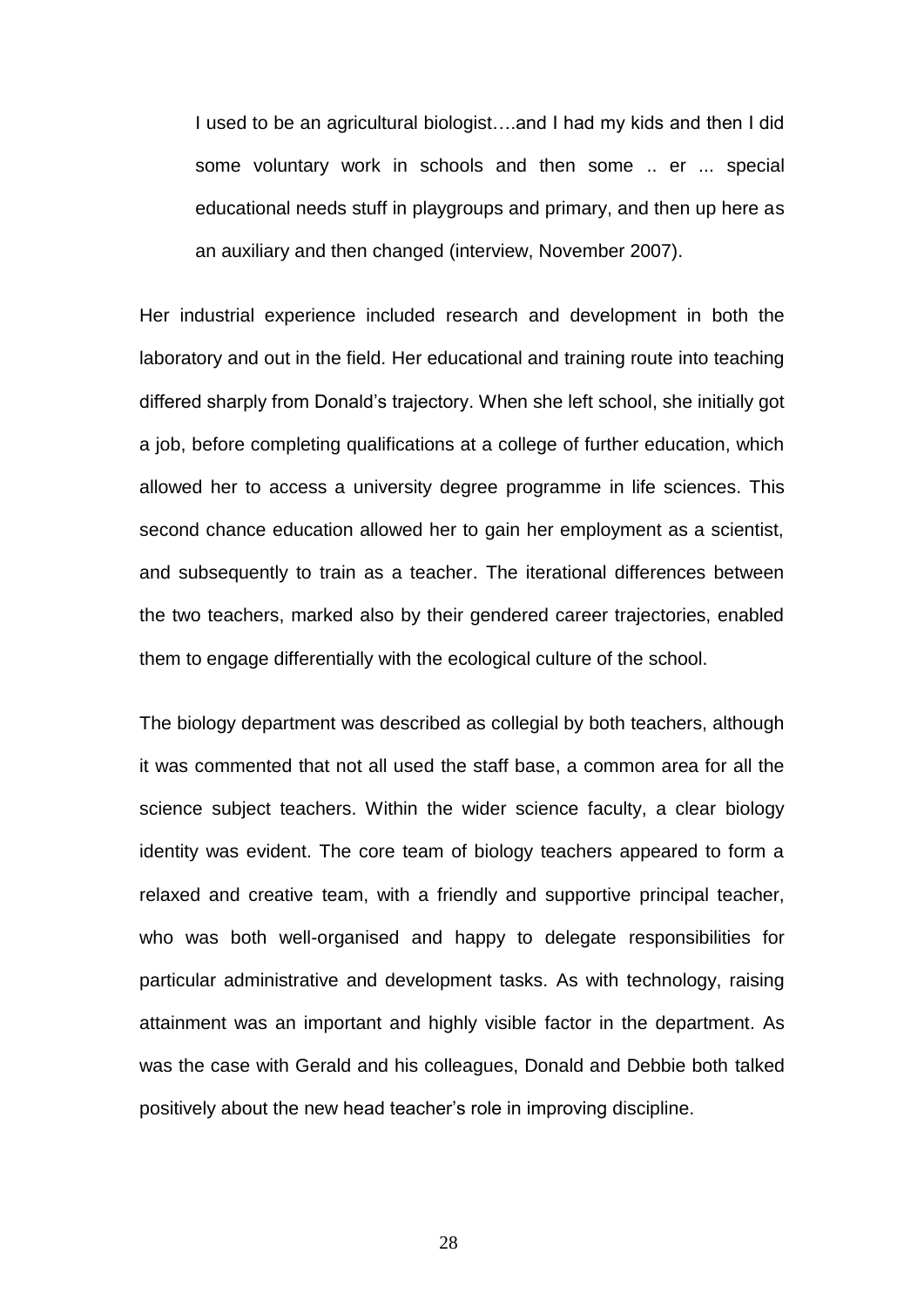However, differences between these teachers in their approaches to teaching are significant. Donald described his approach to teaching as relaxed, although he stated also that he set out the boundaries for students in terms of discipline early on. He described his teaching in terms of a performance...

*Donald:* it's an act, it's a show. ….I think that if it's enjoyable then you learn more.

*Researcher:* So how do you do that…?

*Donald:* I don't know, I ..dance…oh, I don't know, do silly voices, sing… (interview, August 2007).

These performances were designed to make the classroom experience more enjoyable for students, helping them to remember the content. He wrote booklets, based upon the Scottish Qualification Authority prescriptions, incorporating all the relevant information and tasks for students. He also drew upon past exam papers, as he thought that it was difficult to know everything the students might be tested on from the arrangement documents. His stated aim was to make the course as short and concise as possible, partly in response to students' perceived lack of motivation. This seemed to result in what he called a 'lead from the front approach', which incorporated didactic methods, demonstrations and use of PowerPoint, but not practical work by students. He justified this approach by stating that students at the level of the course do not like doing practicals, although student focus group discussion indicated a contrary view. He was very careful that they learnt the specific terms for the content they were covering. As he went through the PowerPoint presentations, the students filled in the correct answers in their booklets.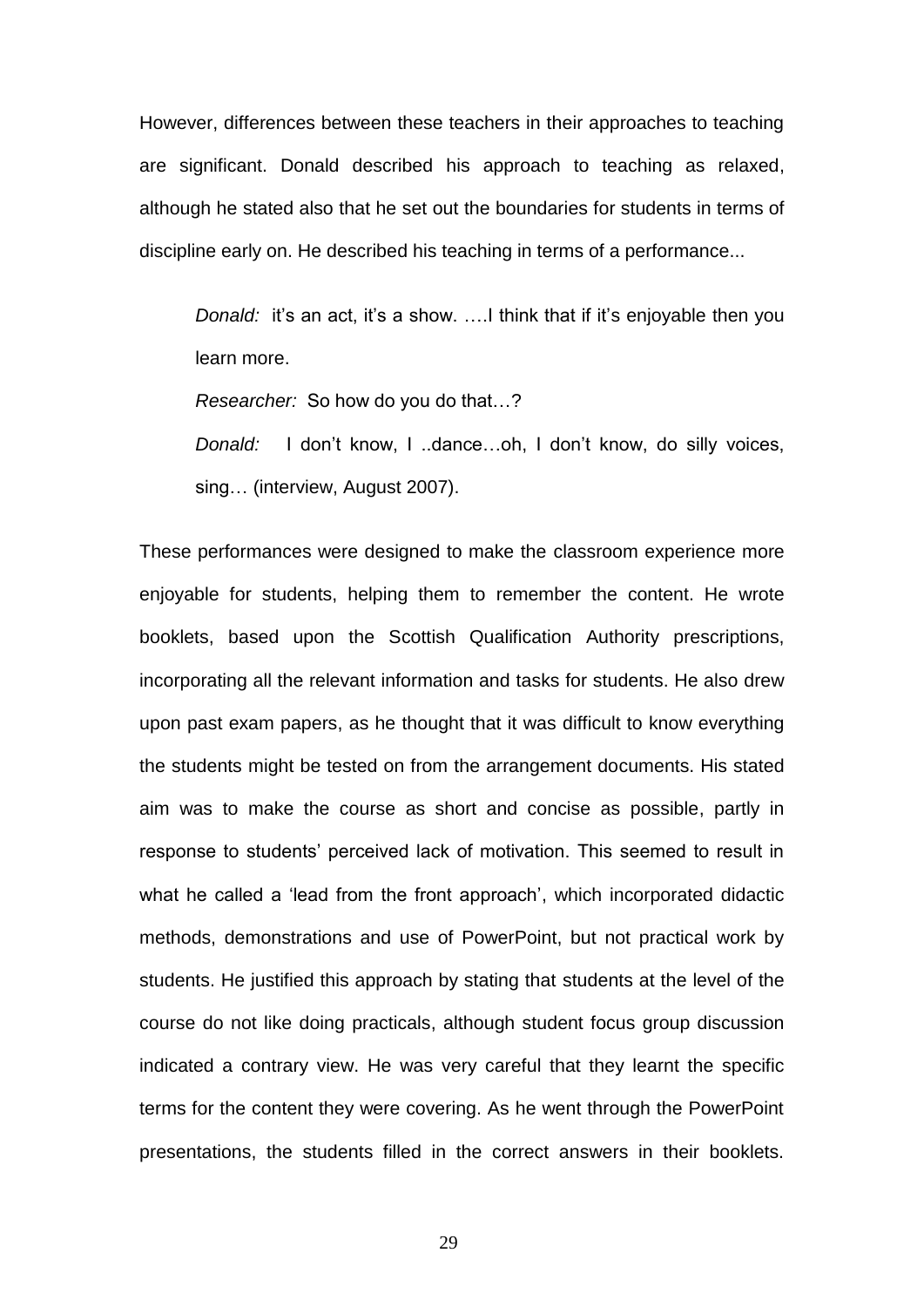Donald seemed to enact a constrained form of agency framed by unsubstantiated projections upon students and a desire to maintain control through a mixture of performance and discipline. In other words, his spaces for action are self-limiting by the presumptions he brings to his teaching and his ways of interaction with the students.

The lessons taught by Debbie that were observed as part of the research were quite different. For example, the first lesson revolved around a practical activity undertaken in groups. This was an experiment to extract DNA from a kiwi fruit. Each group got an instruction sheet. Debbie started by getting them thinking about what they were going to do and how. She also put a mathematics problem on the board which related to the theme of the practical:

*Calculate how many times to the moon and back a human's DNA would reach if it was removed from each cell and each strand laid end to end.*

This provided an alternative activity to do while waiting for the results of the experiment. During the activity, the teacher circulated, checking student progress and interacting informally with them. During this process, she continually posed questions about the tasks, and reminded them to think about why they were doing what they are doing. She did not give the answers, but instead required students to work these out in their groups. While the students were waiting for the experiment to work she asked them about he purpose of the different processes and materials they had been using. She then turned to the problem on the board and asked one student to come to the front of the class and show how she had worked it out. She reminded the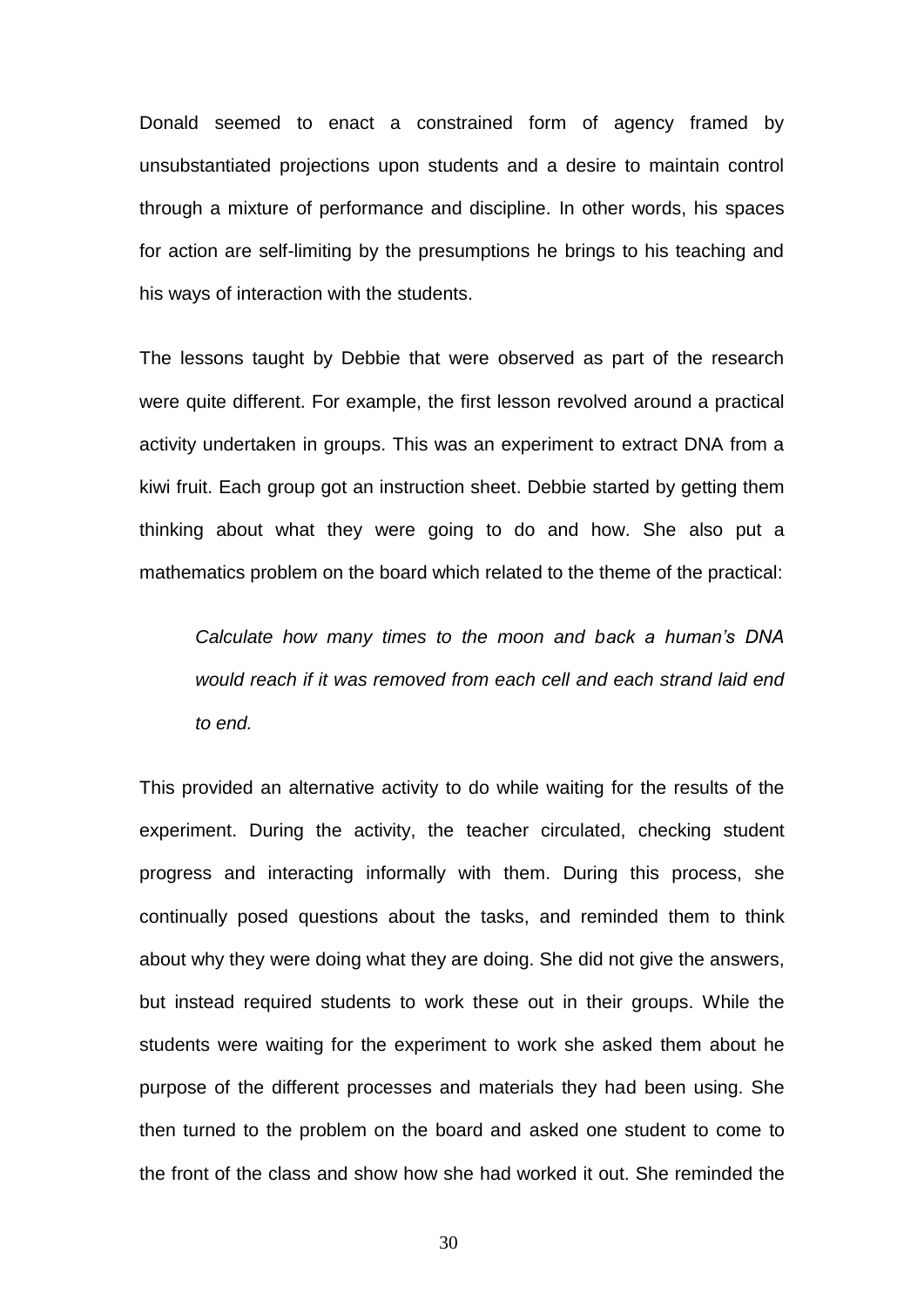students to always show the process in their written answers, as these help to accrue marks in an examination even if the final answer is incorrect.

The ensuing observed classes followed a similar pattern, involving regular opportunities for high-level thinking, interactive and structured working in groups and variety in terms of pedagogical methods. Debbie regularly utilised formative assessment, including peer assessment, and she used various visual props to stimulate discussion and activities. It was clear that she was popular with students; in her final lesson, some were visibly upset at her leaving.

It is interesting to consider the very different approaches from these two teachers to dealing with what is, contextually at least, the same situation. Both teachers were aware of and stated that they sought to address the school's explicit attainment agenda through enhancing the examination results in the group. Both teachers were teaching similar content to the same group of students undertaking the same qualification. The differences are evident in the teachers' espoused views about education, and rooted in their prior experiences. Both the iterational and projective aspects of agency impact upon the practical-evaluative curriculum making in which they engaged. Donald adopted a convergent approach to his teaching, seeing it as the transmission of essential content that is predetermined by the teacher, and necessitating students memorising such content. He exhibited a deficit view of students, making references to a lack of motivation. This is reflected in his desire to be a performer in the sense of entertaining the class. Such an interpretation should not be seen as a criticism of Donald's professionalism. It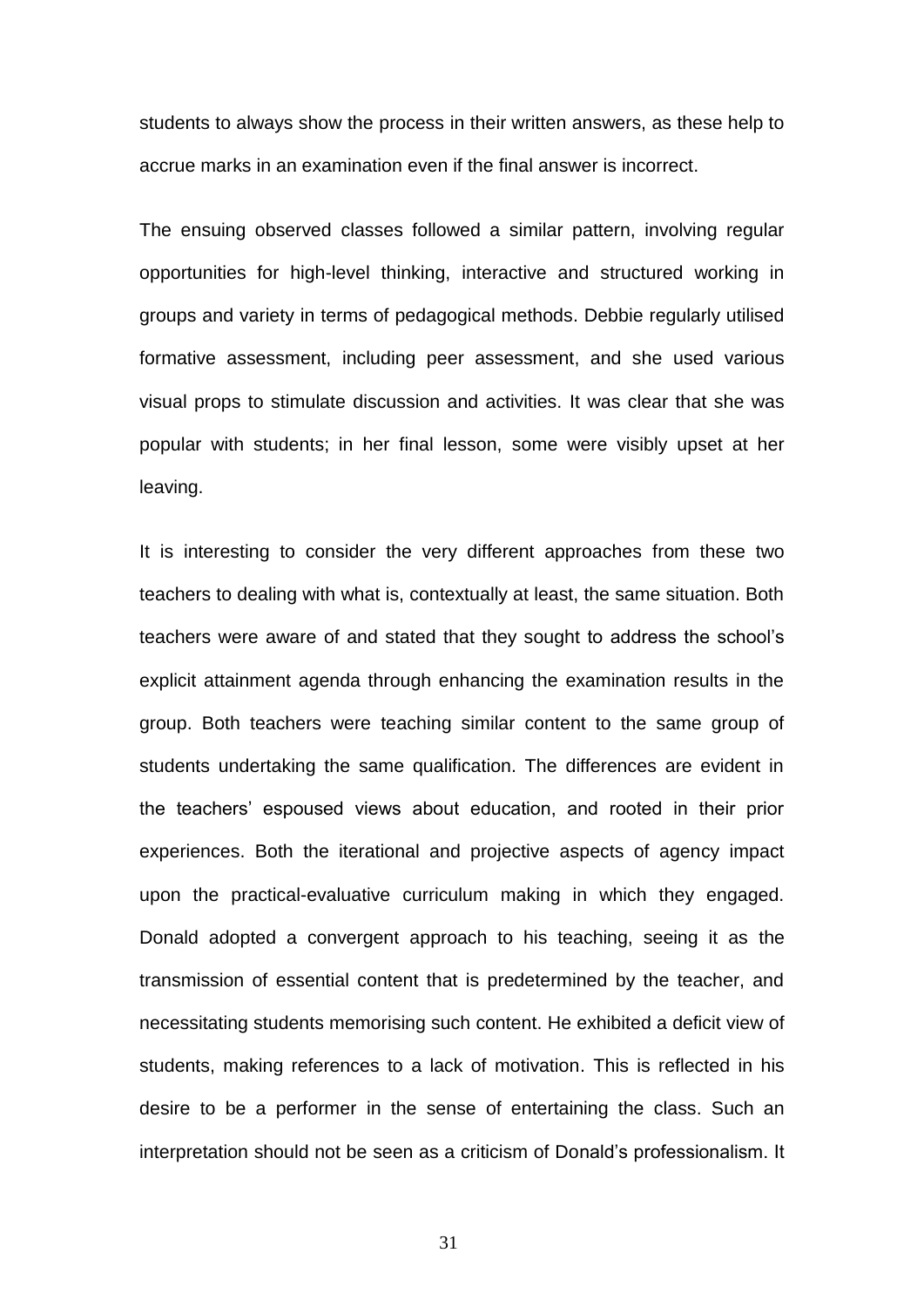is clear from the observations and interviews that he believed in the importance of engaging the students and making the lessons as rewarding as possible. This was achieved partly through providing an entertaining performance, but also through providing notes which were to the point and easily worked through. However, his agency in curriculum making relied upon a traditional and commonplace view of students as passive receivers of knowledge, and teachers as authorities to impart such knowledge. We suggest that Donald's iterative past – a career trajectory formed primarily within educational institutions – constituted a narrower basis for projective aspirations than was the case with Debbie, and this in turn meant that his capacity to make the curriculum was more limited in the face of practicalevaluative constraints. We would therefore argue that his agency to challenge received wisdom was constrained. Conversely, Debbie drew more explicitly upon her life experiences, notably her own learning at school, her voluntary and special needs work in playgroups, primary and secondary, and the experience of bringing up her own children. She believed that people learn more readily when they are not being shouted at or simply copying stuff off the board. Her philosophy was one of divergent learning, of opening up possibilities for learning through structured experiences and the promotion of thinking and dialogue. Underpinning with these strategies was a belief that students had innate potential, and that her job was to unlock such potential; a marked contrast to the student deficit views apparent elsewhere. These iterational and projective dimensions to her work both led her and resulted from engagement with the students and the material context of the classroom, thereby expanding the possibilities for curriculum making.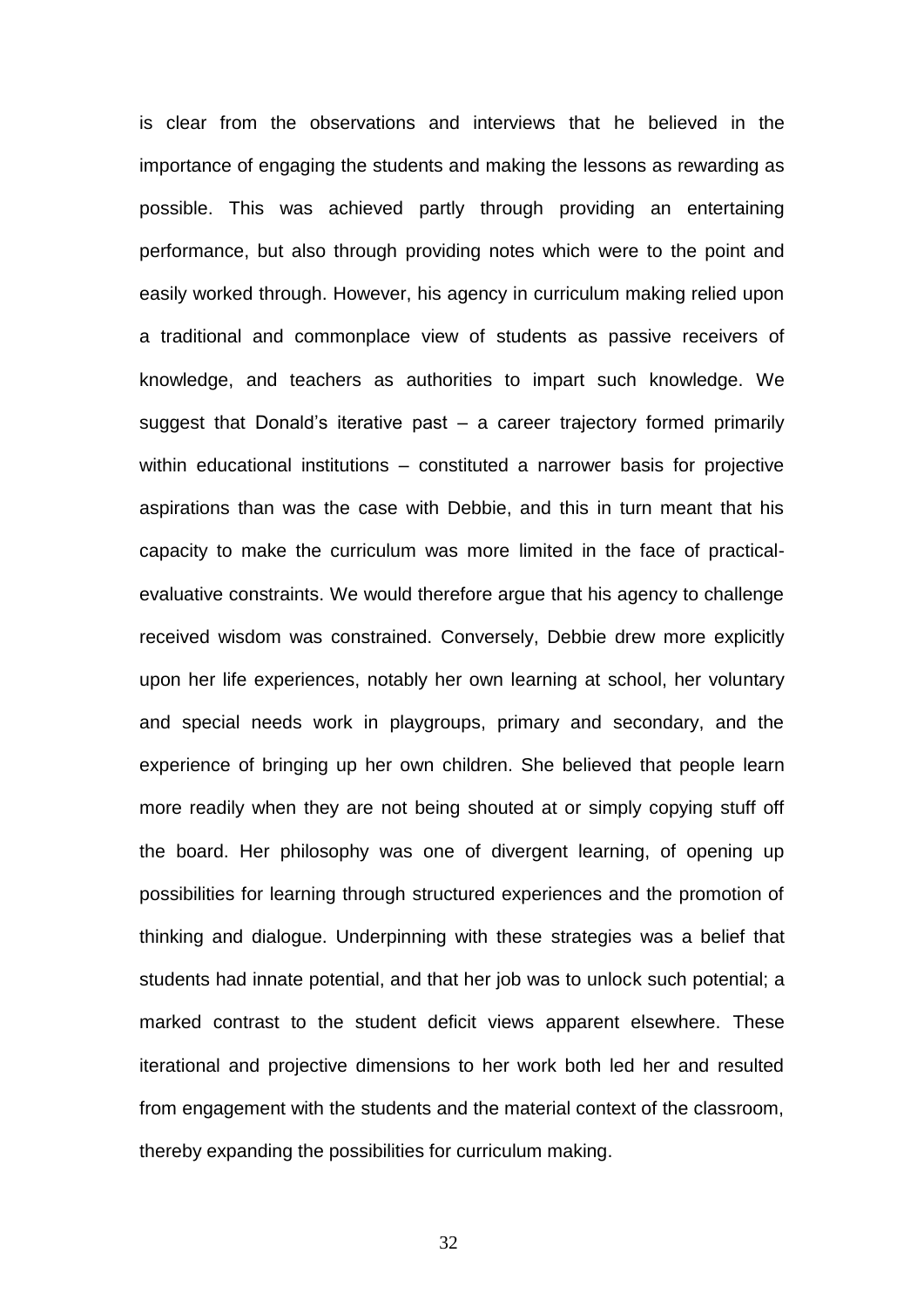#### **Curriculum making and agency**

This concluding section of the paper draws upon the theoretical literature on agency and the empirical data outlined in the case studies to draw some inferences about teacher agency. Inferences are all that are possible given the small scale of the study. The experiences and activities of the teachers in our research provide some fascinating insights into the processes by which teachers engage in curriculum-making in their classroom, demonstrating how the prescribed curriculum, represented in this case by the SQA examination syllabi, are translated into the enacted curriculum, the day to day practices in their classrooms. In order to undertake this analysis, we primarily utilise Emirbayer and Mische's (1998) chordal triad, commencing with the teachers' projective future aspirations.

It is clear that two of our three teachers were greatly concerned with the provision of a curriculum that was educational as opposed to instrumental. Both Gerald and Debbie espoused strongly held views that education should not be narrowly focused on exams. Their projections also supported the need for suitable educational methods that should encompass experiential, dialogical and student centred approaches, engaging students more widely and enabling them to develop thinking skills and to make links within and between their different areas of study. Our third teacher, Donald, espoused more narrowly focused projections. His teaching was mainly geared to motivating students and raising attainment. Put simply, Donald did not achieve practical-evaluative agency in respect of broadening the scope of the educative experiences of his students because he harboured few or no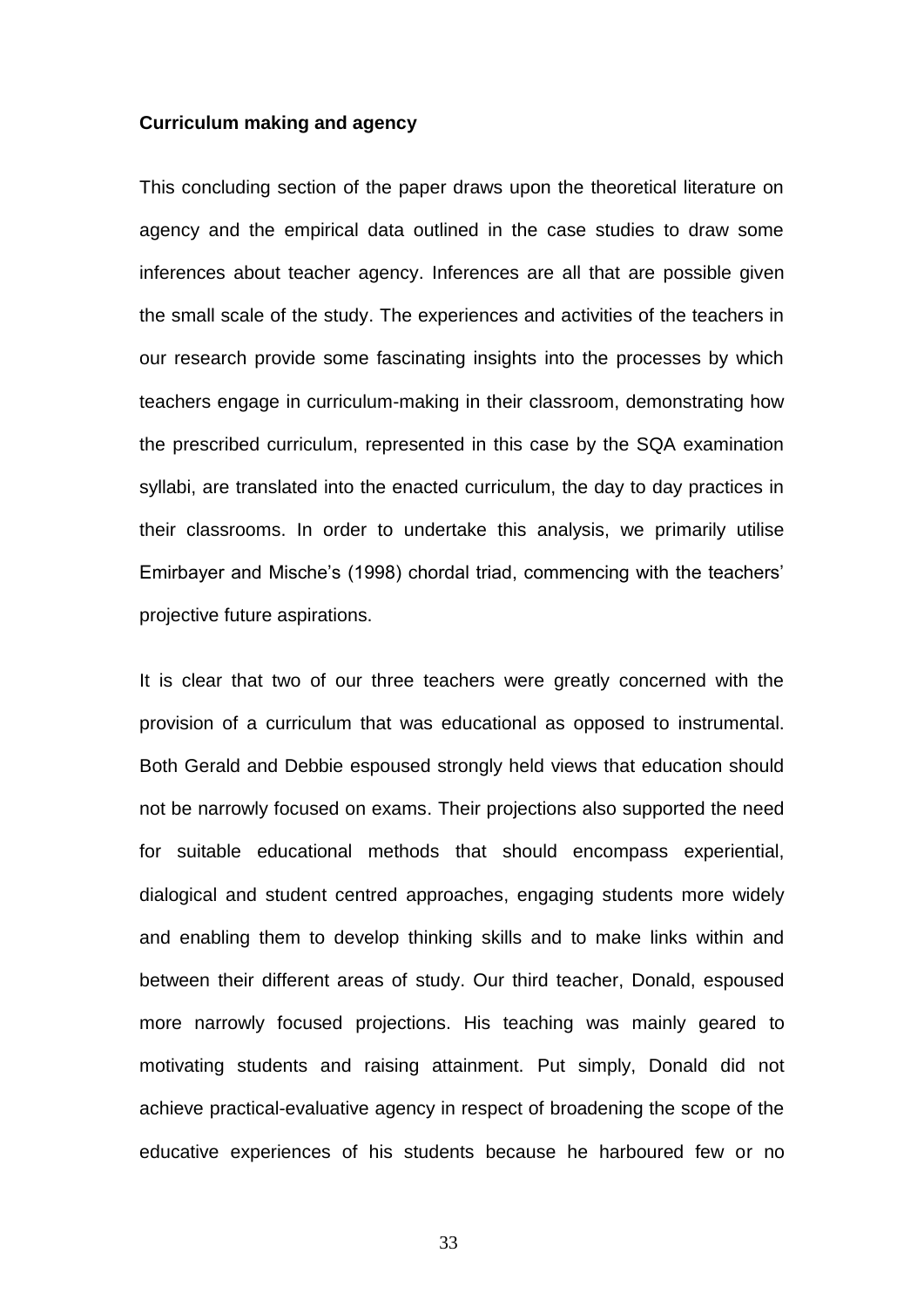aspirations in this respect. Given his biography, it might be suggested that he had fewer and more limited iterational experiences in his past to draw upon in developing curriculum making. We would also tentatively conclude from this, therefore, that a well articulated educational philosophy related to the wider purposes of education is a necessary but not sufficient condition for the sorts of agency that might enrich or challenge the official discourses in this school.

A second element of the projective future imaginings lies in evaluations of risk. According to Doyle and Ponder (1978), rational assessment of cost/benefit plays a large part in teacher decision making. This element is certainly evident in Gerald's approach to curriculum making. He was absolutely explicit about the risks involved in developing pedagogy that might impact on examination results. In Gerald's case, the implication was clear that he should go for tried and tested methods despite the obvious dissonance with his views on education. This manoeuvre between repertoires (Biesta & Tedder, 2006), a carefully considered weighing up of alternatives, is illustrative of the active role of human reflexivity in agency, and of inner dialogue (Archer, 2000b). However, such a position cannot be ascribed to Debbie, whose teaching appeared to be bolder and more experimental in its strategies. She seemed to draw expansively upon a wider range of repertoires in manoeuvring between her projective and practical-evaluative approaches to curriculum making.

In order to explore why these differences occur, it is necessary to focus on the experiences of the two teachers who espoused such aspirations. The practical-evaluative elements that impact on the decision-making processes of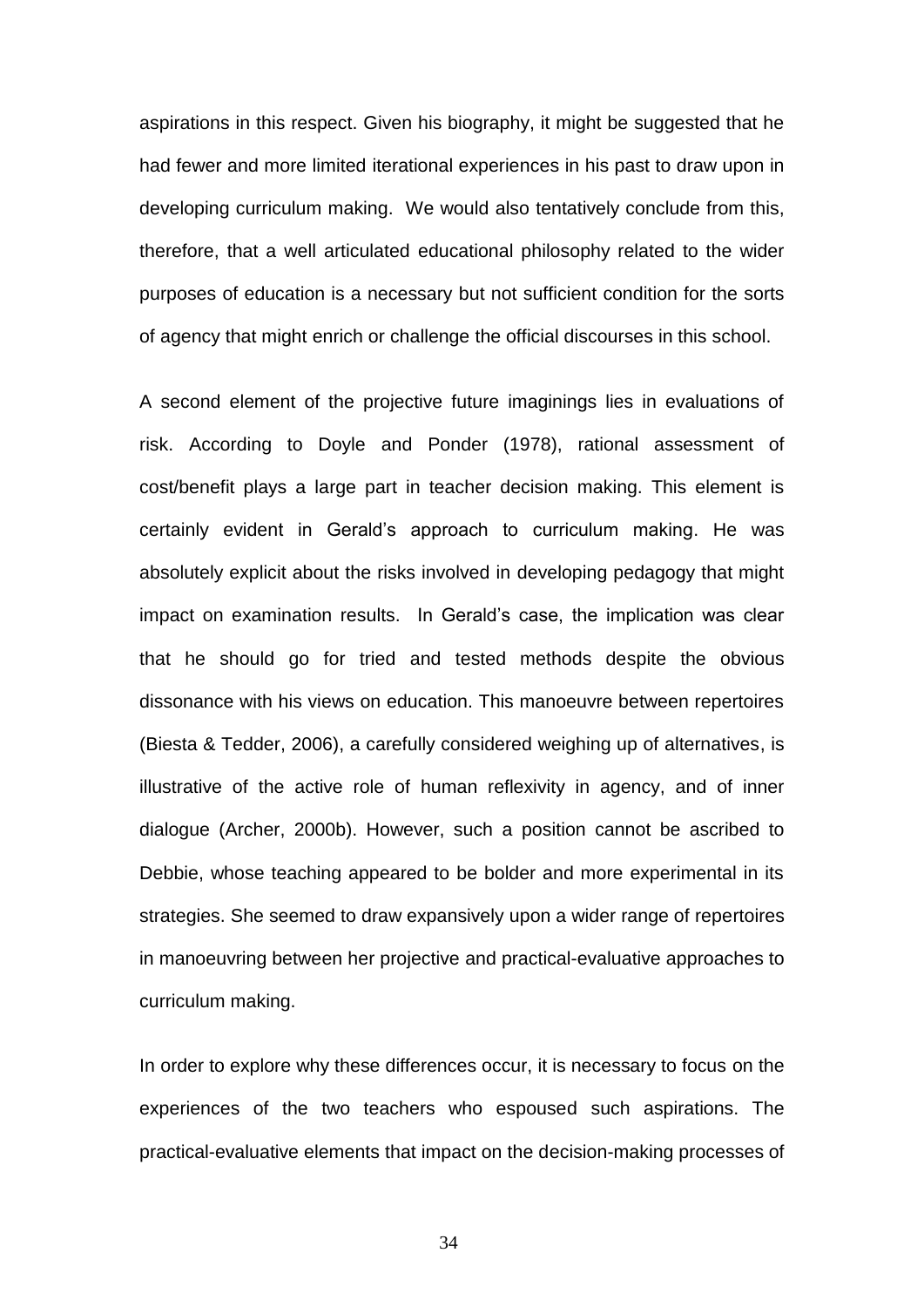these teachers are significant. It is clear from the data that this school was one where attainment was highly valued. This discourse was held in place by various school and external structures. These included internal systems for quality assurance, including procedures for identifying and addressing poor performance by teachers and departments, as well as the existence of statistical data compiled nationally in the form of unofficial comparator league tables. It was clear that Woodland Academy was a well-organised school where such issues were pursued rigorously. The nature of this ecology goes a long way to explaining the subsequent behaviour of teachers in curriculum making. Such structures and systems exert causative influences on teachers, with emergent consequences: projections of risk, circumscribed social practices in department and classrooms and the development of values towards education. We emphasise here that this is not a form of social determinism. Within each social situation, there is always room for manoeuvre, and this is evident from the differing approaches of different teachers to similar teaching contexts. Furthermore, the existence of teacher initiated developments, such as the cross-curricular report writing project instigated by Gerald, suggests that there was still scope for teacher agency in curriculum-making, albeit that it is often circumscribed and largely procedural.

The iterational aspect of agency seems to be especially significant. It is evident that the two teachers (Gerald and Debbie) who espoused broad, educational aspirations in respect of their teaching shared similar past experiences both in terms of work and extra-career activities. Conversely, Donald, with his more traditional trajectory into teaching, exhibited different aspirations. While we clearly cannot generalise from such a small project, we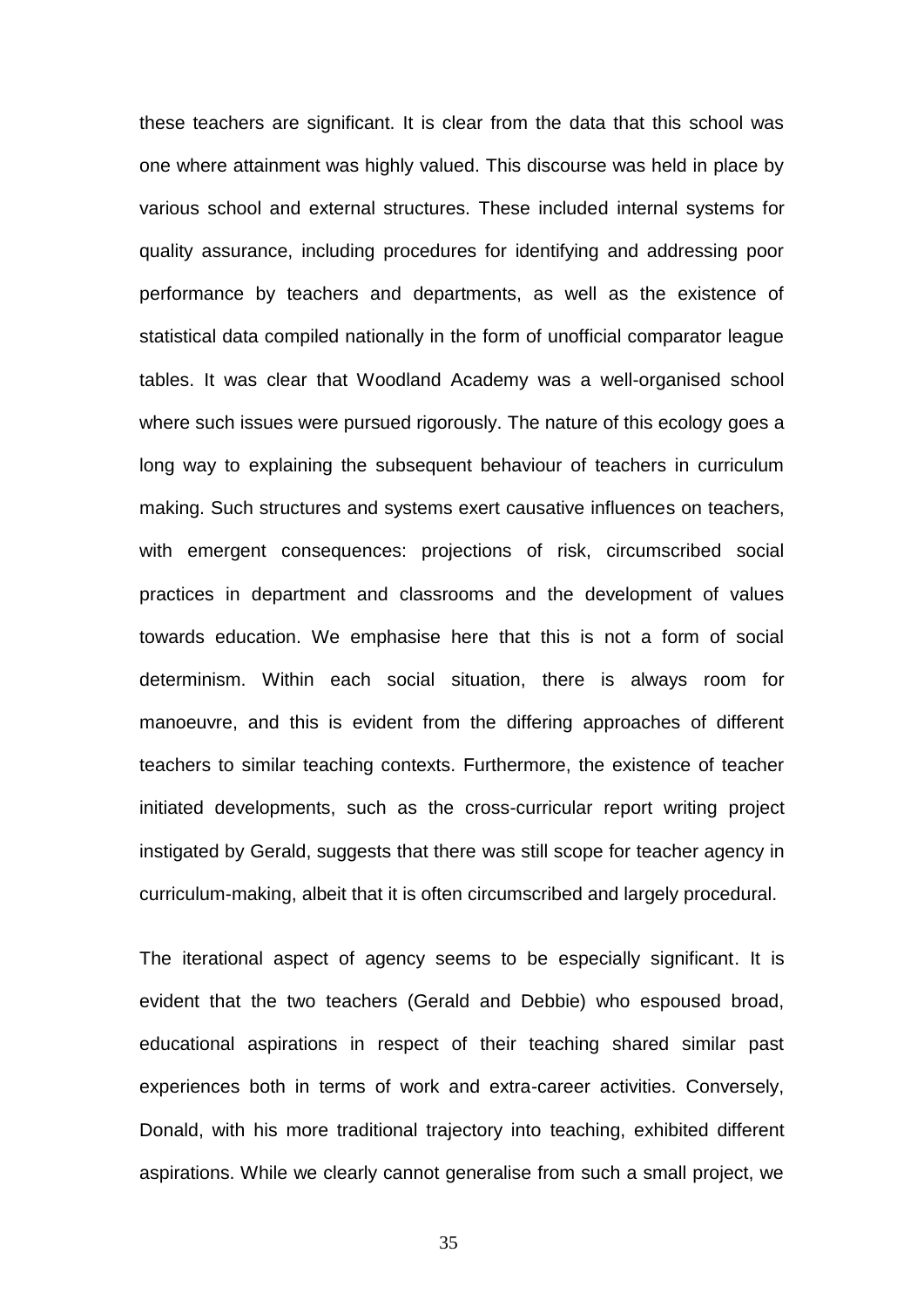are able to note the direct correspondence in the cases of Gerald and Debbie between their previous professional lives and their aspirations for their teaching. Put bluntly, these teachers were able to bring to bear their often rich past experiences in tailoring rich and meaningful educational experiences for their students as their projections were not solely circumscribed by the cultural ecology of schooling in general and their particular school.

We conclude this analysis with three points, one specific to these cases, and two general. First, the analysis does not explain why one teacher with rich prior experience and strongly held views about education was able to translate this so strongly into her teaching, whereas the other was less successful. It is likely that the answer lies in the personal biographies of the teachers concerned. Perhaps Gerald's putative protestant work ethic makes him less likely than Debbie to rock the educational boat. Perhaps the temporary nature of her contract made risk-taking more viable. Or maybe the newness of her position in school meant that she was less enculturated by dominant school mores and cultural patterns than were her colleagues. Our data do not provide answers to these questions.

Second, we conclude that the success or otherwise of externally initiated educational change, as judged by narrow notions of fidelity to policy intentions, is highly problematic given the wide variety of ecological factors that potentially impact on such translations. Indeed agency can be seen validly as agency in opposition to policy. This raises the question 'agency for what?'. We have taken the view in this paper that teacher agency is largely about repertoires for manoeuvre, or the possibilities for different forms of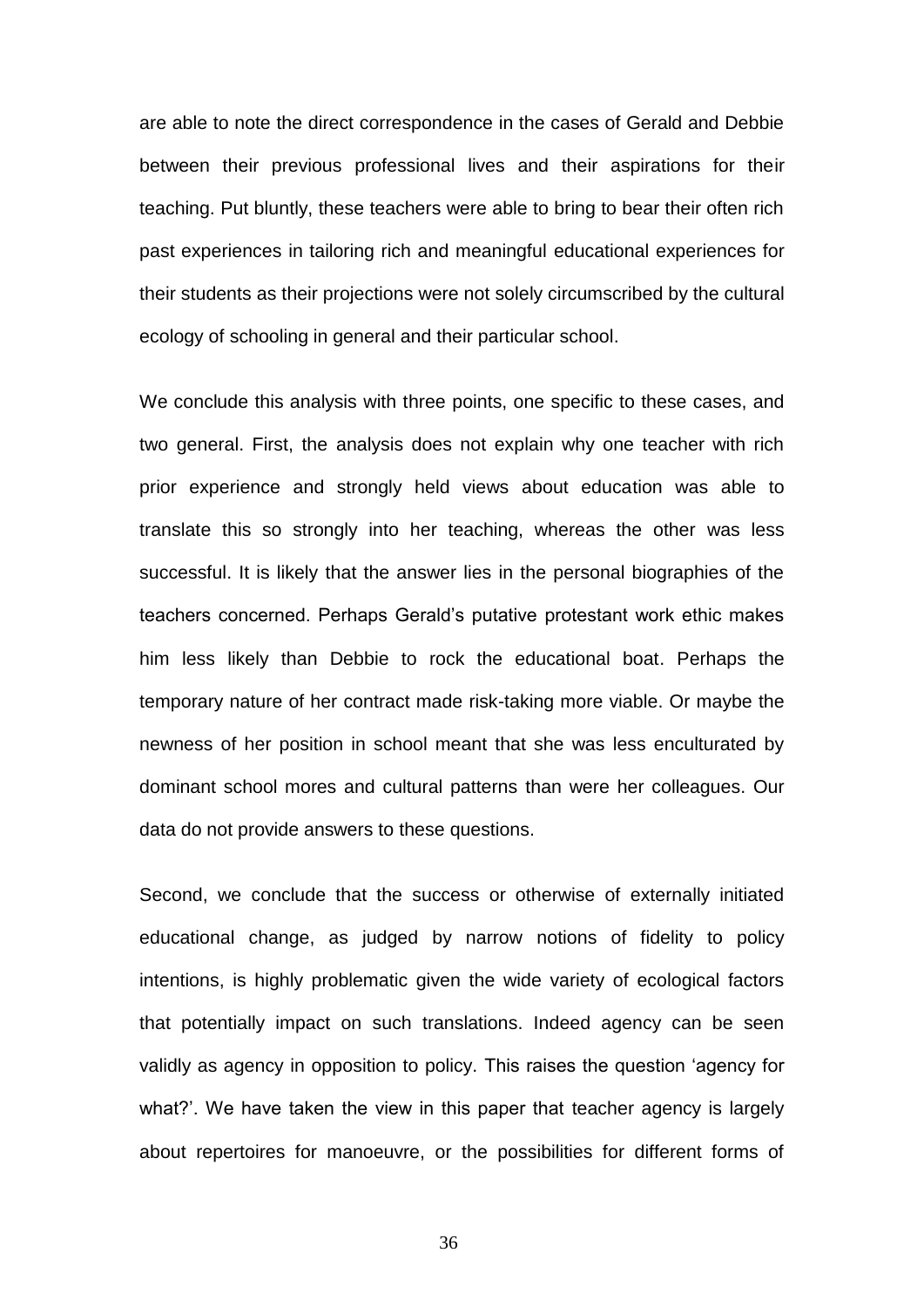action available to teachers at particular points in time. These are dependent upon temporal aspects – the iterative and projective, as well as the practical evaluative possibilities afforded by the material and social configurations of the present context. In the case of our three teachers, we see varying potential for agency, framed by ontogeny (the iterative), the possibilities created from this for aspirations about education (the projective), and enacted within the complex and contingent possibilities of the present (the practicalevaluative). And of course we should not forget that such agency may be achieved to enrich current school discourses, or to challenge them.

Third, a consequence of this is that educational policy, especially when it requires changes to the social practices of teaching, needs to be designed to be more flexible, taking more account of teacher agency, and especially teachers' proactive and projective engagement with the policy in question. This in turn requires further research and theorising into how agency is achieved in schools, and into how the potential for teacher and student agency in curriculum making specifically for educational purposes might be enhanced.

#### **Acknowledgement**

We wish to acknowledge the constructive and insightful feedback provided by three anonymous reviewers and the journal editors. This has helped us to frame and improve the arguments presented in the paper. The paper is based on a research project, 'Curriculum-Making in School and College', funded by the Economic and Social Research Council (RES-000-22-2452). Our thanks also go to the staff and students who made this project possible.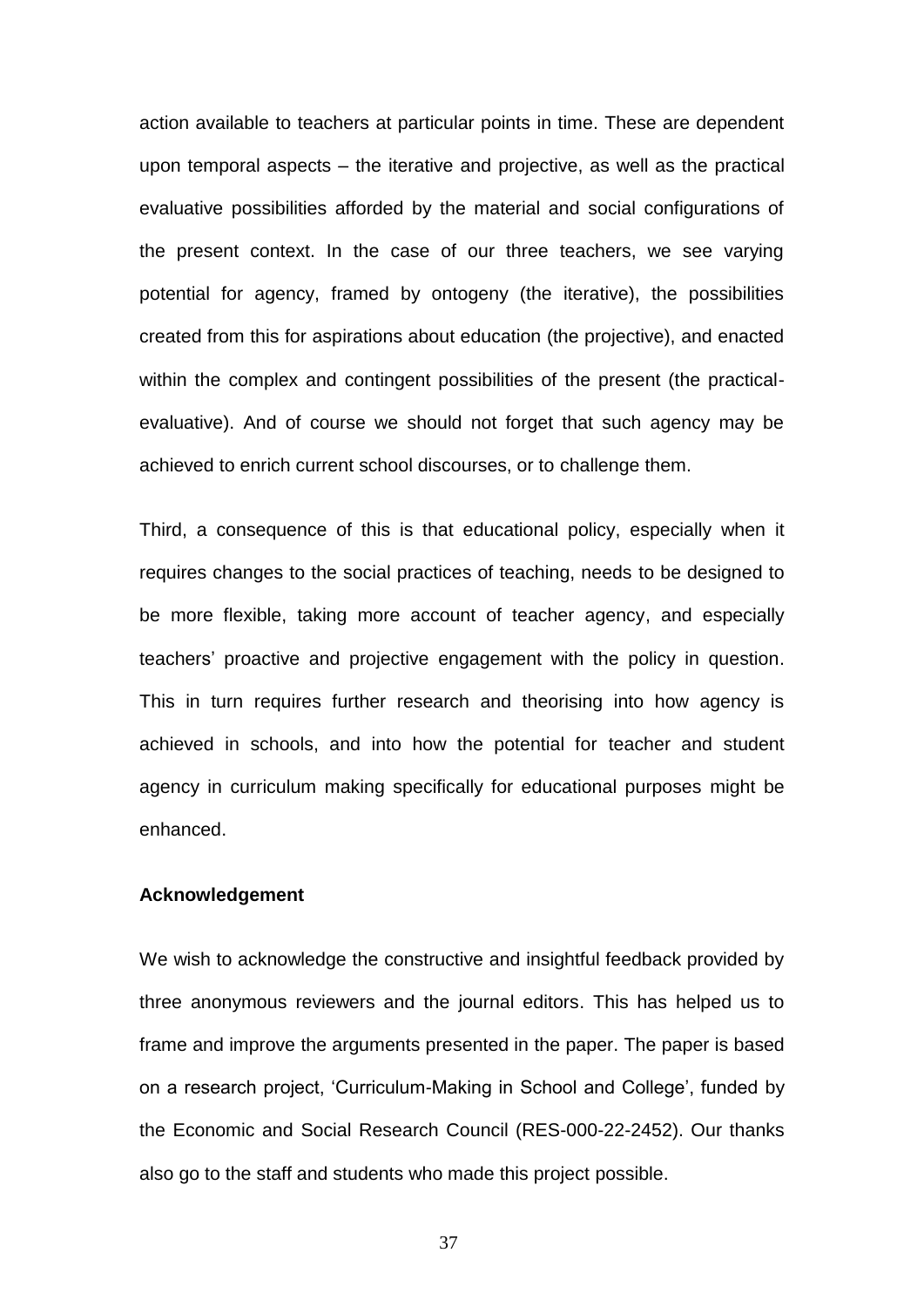#### **References**

- Archer, M. (1988). *Culture and agency: The place of culture in social theory.* Cambridge: Cambridge University Press.
- Archer, M. (1995). *Realist social theory: The morphogenetic approach*. Cambridge: Cambridge University Press.
- Archer, M. (1998). Realism and morphogenesis. In M. Archer, R. Bhaskar, A. Collier, T. Lawson & A. Norrie (Eds.), *Critical realism: Essential readings* (pp. 356-382)*.* London: Routledge.
- Archer, M. (2000a). *Being human: The problem of agency.* Cambridge: Cambridge University Press.
- Archer, M. (2000b). Realism and the problem of agency. *Journal of Critical Realism,* 5, 11-20.

Ball, S.J. (2008). *The education debate.* Bristol: The Policy Press.

- Biesta, G.J.J. (2004). Education, accountability, and the ethical demand; Can the democratic potential of accountability be regained? *Educational Theory, 54*, 233-250.
- Bloomer, M. (1997). *Curriculum-making in post-16 education: The social conditions of studentship*. London: Routledge.
- Bhaskar, R. (1998). Societies. In M. Archer, R. Bhaskar, A. Collier, T. Lawson & A. Norrie (Eds.), *Critical realism: Essential readings* (pp. 206-257)*.* London: Routledge.
- Biesta**,** G.J.J & Tedder, M. (2006). *How is agency possible? Towards an ecological understanding of agency-as-achievement. Working paper 5*. Exeter: The Learning Lives project.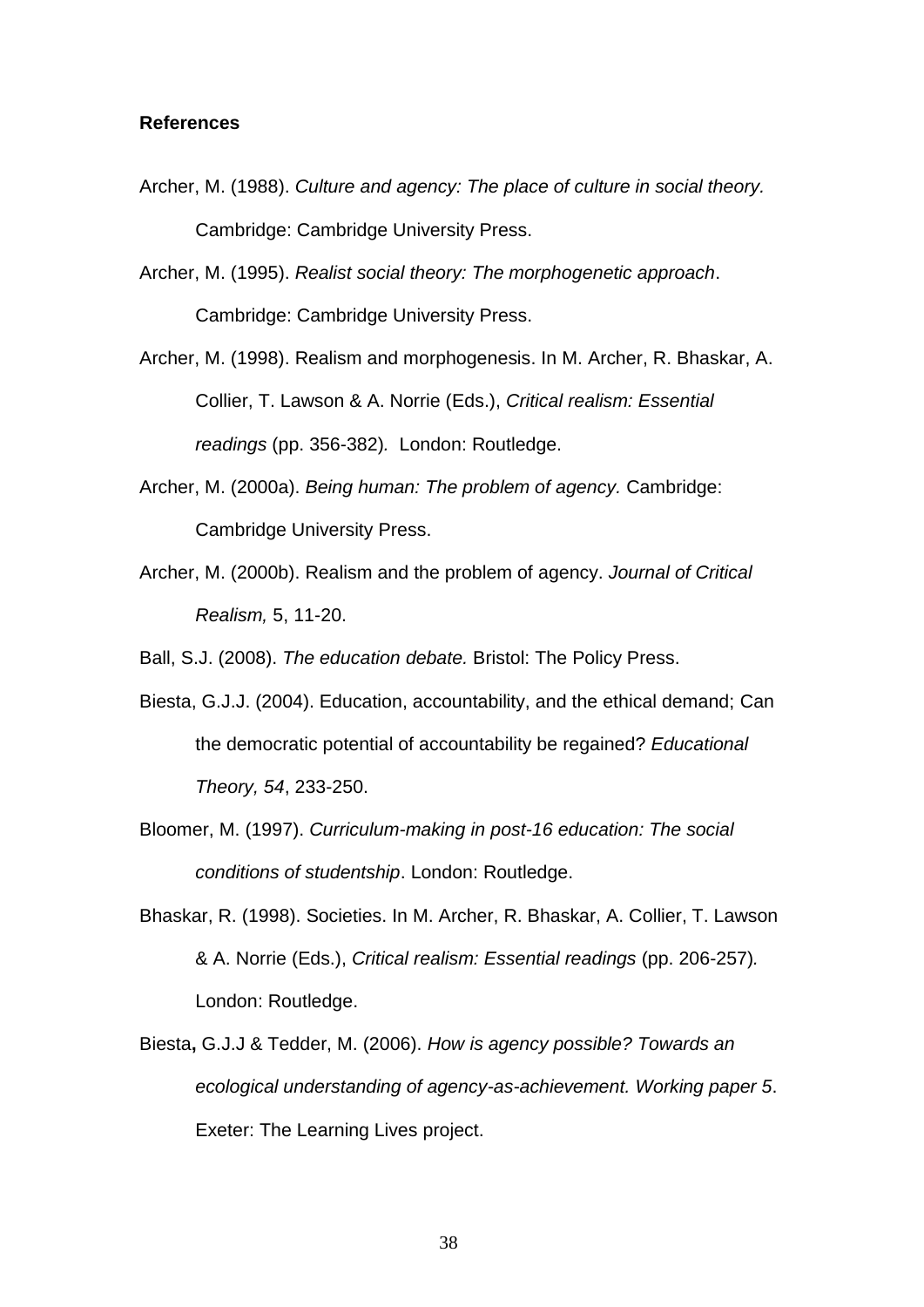- Biesta, G.J.J. & Tedder, M. (2007). Agency and learning in the lifecourse: Towards an ecological perspective*. Studies in the Education of Adults, 39*, 132-149.
- Bourdieu, P. (1977). *Outline of a theory of practice*. Cambridge: Cambridge University Press.
- Clandinin, D. & Connelly, F. (1992) Teacher as curriculum maker. In P. Jackson (Ed.) *Handbook of research on curriculum.* (pp. 363-401)*.* New York: Macmillan.
- Cuban, L. (1988). Constancy and change in schools (1880s to the present). In P.W. Jackson (Ed.), *Contributing to educational change: Perspectives on policy and practice* (pp. 85-105)*.* Berkeley: McCutchan.
- Cuban, L. (1998). How schools change reforms: Redefining reform success and failure. *Teachers College Record, 99*, 453-477.
- Dépelteau, F. (2008). Relational thinking: A critique of co-deterministic theories of structure and agency. *Sociological Theory, 26*, 51-73.
- Doyle, W. & Ponder, G.A. (1977). The practicality ethic in teacher decisionmaking. *Interchange, 8*, 1-12
- Edwards, R. & Miller, K. (2008). Academic drift in vocational qualifications. *Journal of Vocational Education & Training, 60*, 123-31.
- Edwards, R., Miller, K. & Priestley, M. (2009). Curriculum-making in school and college: The case of hospitality. *The Curriculum Journal, 20*, 27-42.
- Elmore, R.F. (2004). *School reform from the inside out: Policy, practice, performance.* Cambridge, Mass.: Harvard Education Press.
- Emirbayer, M. & Mische, A. (1998). What is agency? *The American Journal of Sociology,* 103, 962-1023.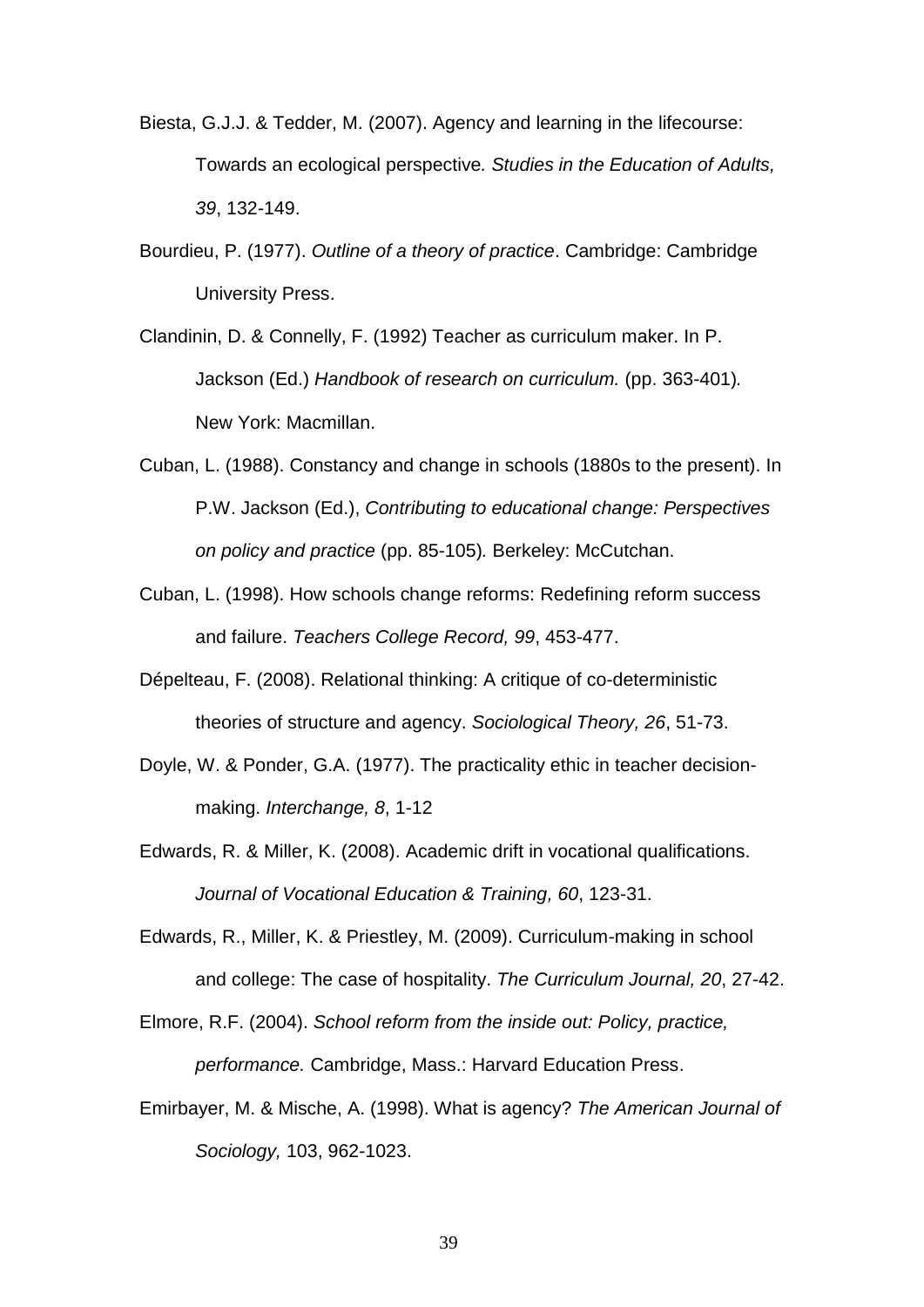- Fenwick, T. & Edwards, R. (2010). *Actor-network theory in education*. London: Routledge.
- Foucault, M. (1980). *Power/knowledge*. Brighton: Wheatcheaf.

Fuchs, S. (2001). Beyond agency. *Sociological Theory, 19,* 24-40.

- Fullan, M. (2003). *Change Forces with a Vengeance*. London: RoutledgeFalmer.
- Giddens, A. (1984). *The constitution of society: Outline of the theory of structuration*. Cambridge: Polity.
- Goodson, I.F. (2003). *Professional knowledge, professional lives.*  Maidenhead: Open University Press.
- Goodson, I.F. & Marsh, C.J. (1996). *Studying school subjects: A guide.* London: The Falmer Press.
- Hayward, L., Priestley, M. & Young, M. (2004). Ruffling the calm of the ocean floor: Merging practice, policy and research in assessment in Scotland. *Oxford Review of Education, 30*, 397-415.
- Kelly, A. V. (1999). The curriculum: Theory and practice, 4<sup>th</sup> edition. London: Sage.
- Leander, K.M. & Osborne, M.D. (2008). Complex positioning: Teachers as agents of curricular and pedagogical reform. *Journal of Curriculum Studies, 40*, 23-46.
- Levin B. (1998). An epidemic of education policy: (What) can we learn from each other? *Comparative Education, 34,* 131-141.
- Miller, K., Edwards, R. & Priestley, M. (2010). Levels and equivalence in credit and qualifications frameworks: Contrasting the prescribed and enacted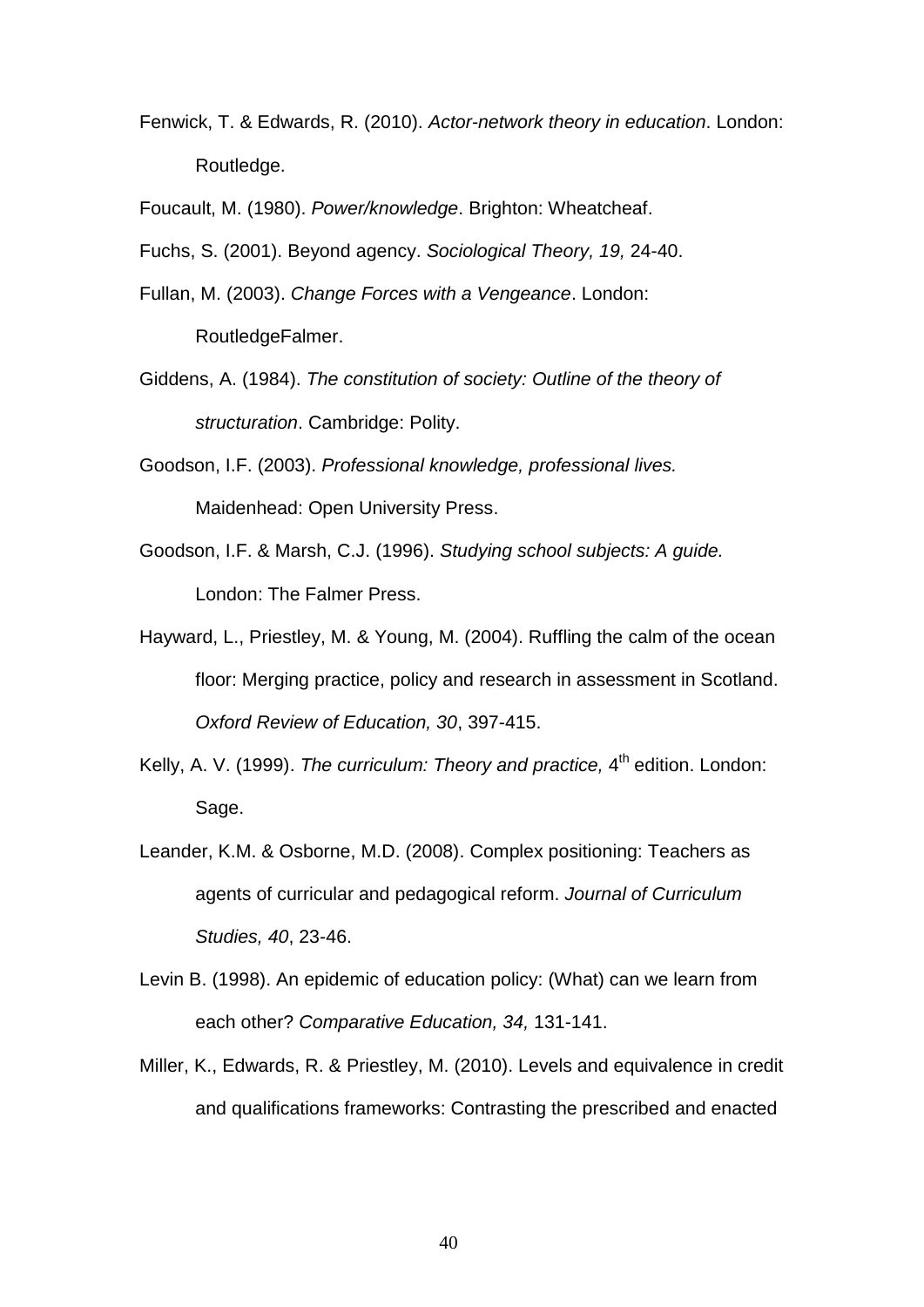curriculum in school and college. *Research Papers in Education, 25*, 225-243.

Osborn, M., Croll, P., Broadfoot, P., Pollard, A., McNess, E. & Triggs, P. (1997). Policy into practice and practice into policy: Creative mediation in the primary classroom. In G. Helsby & G. McCulloch (Eds.), *Teachers and the national curriculum* (pp. 52-65). London: Cassell.

- Paechter, C. (1995). *Crossing subject boundaries: The micropolitics of curriculum innovation.* London: HMSO.
- Pignatelli, F. (1993). What can I do? Foucault on freedom and the question of teacher agency. *Educational Theory, 43*, 411-432.
- Priestley, M. (2011). Schools, teachers and curriculum change: A balancing act? *Journal of Educational Change, 12,* 1-23.
- Raffe, D. (2007). Making haste slowly: The evolution of a unified qualifications framework in Scotland. *European Journal of Education, 42*, 485-502.
- Reeves, J. (2008). Between a rock and a hard place? A Curriculum for Excellence and the quality initiative in Scottish schools**.** *Scottish Educational Review, 40*, 6-16.
- Rose, N. (1999). *Powers of freedom*. Cambridge: Cambridge University Press.
- Sarason, S.B. (1990). *The predictable failure of educational reform.* Oxford: Jossey-Bass Publishers.
- Scottish Executive (2006). *A Curriculum for Excellence: Progress and proposals.* Edinburgh, Scottish Executive.
- Senge, P. & Scharmer, C.O. (2006). Community action research: Learning as a community of practitioners, consultants and researchers. In P.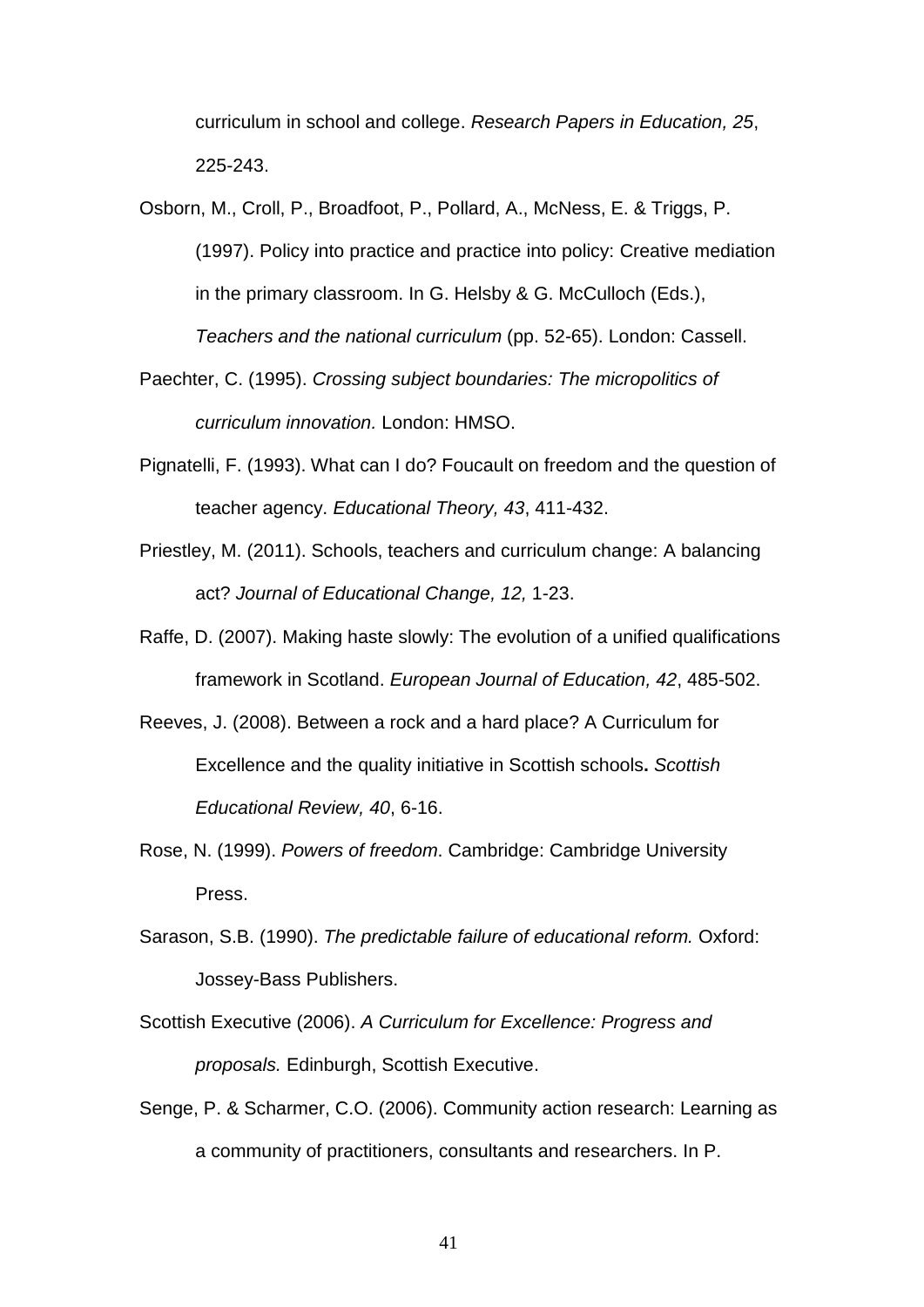Reason & H. Bradbury (Eds.) *Handbook of action research* (pp. 195- 206)*.* London: Sage Publications.

- Siskin, L.S. (1994). *Realms of knowledge: Academic departments in secondary schools.* London: The Falmer Press.
- Spillane, J. (1999). External reform efforts and teachers' initiatives to reconstruct their practice: The mediating role of teachers' zones of enactment. *Journal of Curriculum Studies, 31*, 143-175.
- Stenhouse, L. (1975). *An introduction to curriculum research and development.* London, Heinemann.
- Storey, A. (2007). Cultural shifts in teaching: New workforce, new professionalism? *The Curriculum Journal*, *18*, 253-270.
- Supovitz, J.A. (2008). Implementation as iterative refraction, in J.A. Supovitz & E.H. Weinbaum (Eds.), *The implementation gap: Understanding reform in high schools* (pp. 151-172)*.* New York: Teachers College Press.
- Tyack, D. & Cuban, L. (1995). *Tinkering toward utopia: A century of public school reform.* Cambridge: Harvard University Press.
- Usher, R. & Edwards, R (1994). *Postmodernism and education*. London: Routledge.
- Vongalis-Macrow, A. (2007). I, Teacher: Re territorialisation of teachers' multifaceted agency in globalised education. *British Journal of Sociology of Education*, *28*, 425–439.
- Wallace, C. & Kang, N-H. (2004). An investigation of experienced secondary science teachers' beliefs about inquiry: An examination of competing belief sets. *Journal of Research in Science Teaching, 41*, 936-960